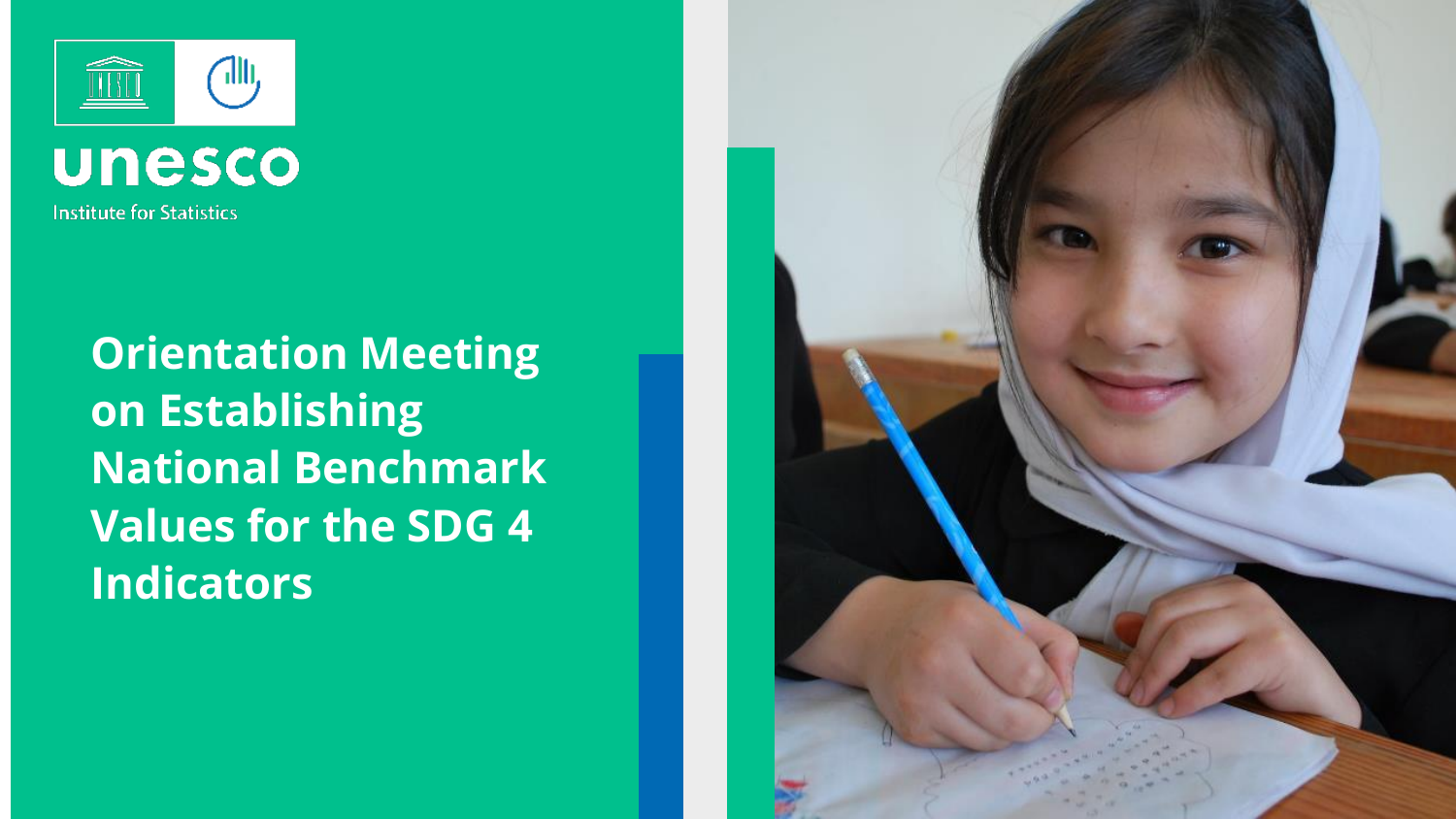## **Objectives of the meeting**

**Purpose of the meeting**

- ❖ **Update Member States on the progress of the global and regional processes in establishing the regional and national benchmarks for the seven SDG 4 indicators.**
- ❖ **to orientate Member States on the process of establishing national benchmark values.**

**The specific objectives of the meeting are:**

- **To familiarize participants with the benchmark indicators and their methodologies and data sources;**
- **To present and discuss the process of establishing national benchmark values for SDG 4 indicators; and**
- **To draw an action plan to support countries in establishing their national benchmark values.**

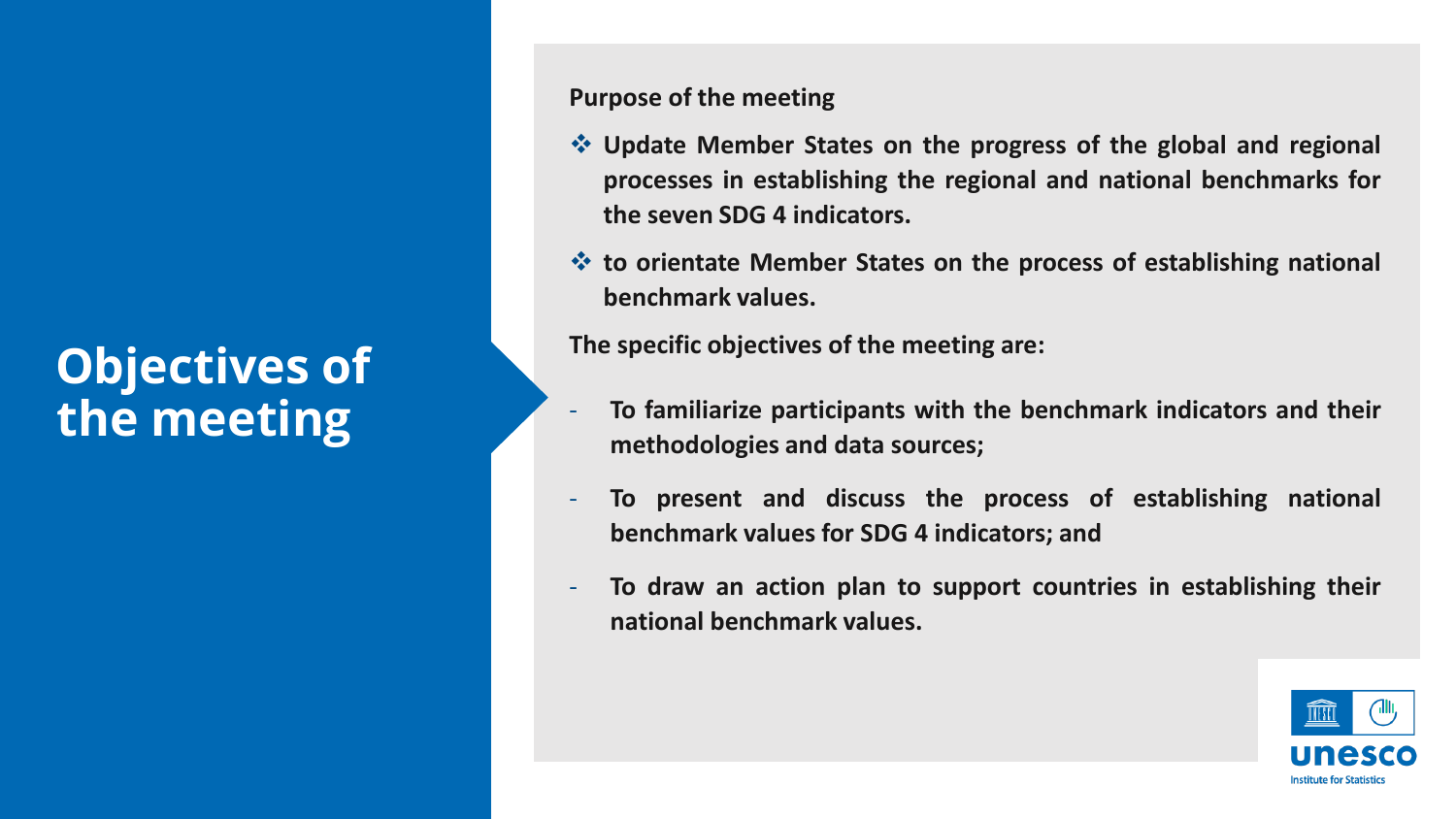

**Benchmarks are a neglected Education 2030 Framework for Action commitment**



### **UN Secretary General Synthesis Report, 2014**

Called on countries to "embrace a culture of **shared responsibility**, one based on … **benchmarking** for progress" ( §146)

**Education** 2030**13 Incheon Declaration Framework for Action** to the implementation of re ackaration and nonmote the 

## **Education 2030 Framework for Action, 2015**

Called on countries to establish "appropriate intermediate **benchmarks** (e.g., for 2020 and 2025)" for the SDG indicators, seeing them as "indispensable for addressing the **accountability** deficit associated with longer -term targets" ( §28)



### **Global Education Meeting, 2020**

"We request UNESCO and its partners, together with the SDG -Education 2030 Steering Committee, to … accelerate the progress and propose relevant and realistic **benchmarks** of key SDG indicators for subsequent monitoring" ( §10)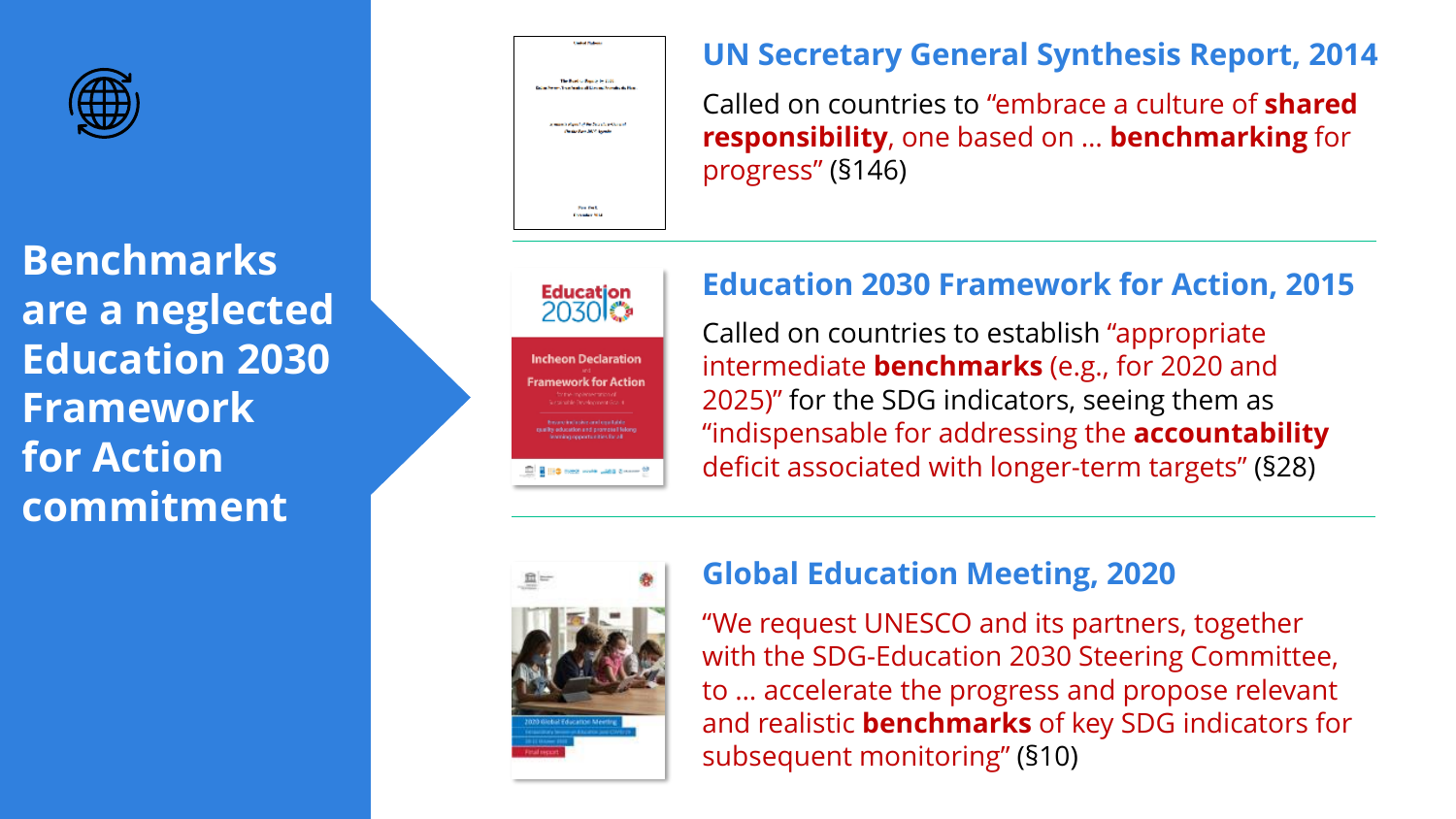

**AÚ** 

## **Benchmarks for seven SDG 4 and regional indicators**

#### **Priority policy areas**

**Basic** 

**education**

**Pre-primary**

| <b>SLOBAL</b><br>SDG 4 benchmark indicators |  |
|---------------------------------------------|--|
|                                             |  |

**4.1.1** Minimum proficiency in reading/maths **4.1.2** Completion rate **4.1.4** Out-of-school rate

**4.2.2** Participation in organized learning a year before primary education entry

**Teachers 4.c.1** Qualified teachers **1.a.2/FFA** Education as % GDP / % budget **Bill Expenditure 4.5.1** [To be defined] **Equity** 

**TVET / Higher**  ШЩ **education**

**Skills for work**



**Learning environment**

**Definition of regional minimum levels for global indicators + Indicators selected from regional frameworks:**  Africa Arab States Asia/Pacific Europe/North America Latin America/Caribbean **REGIONAL** Africa: +2 (NEET; STEM) Asia/Pacific: +3 (adult education; tertiary GER; STEM) Europe: +2 (adult education; tertiary GER) Africa: +1 (Participation TVET grads in LF) Asia/Pacific: +1 (youth/adult TVET participation) Europe: +2 (VET graduates work-based learning; digital skills)

Africa: +2 (schools with electricity/Internet/computers; WASH)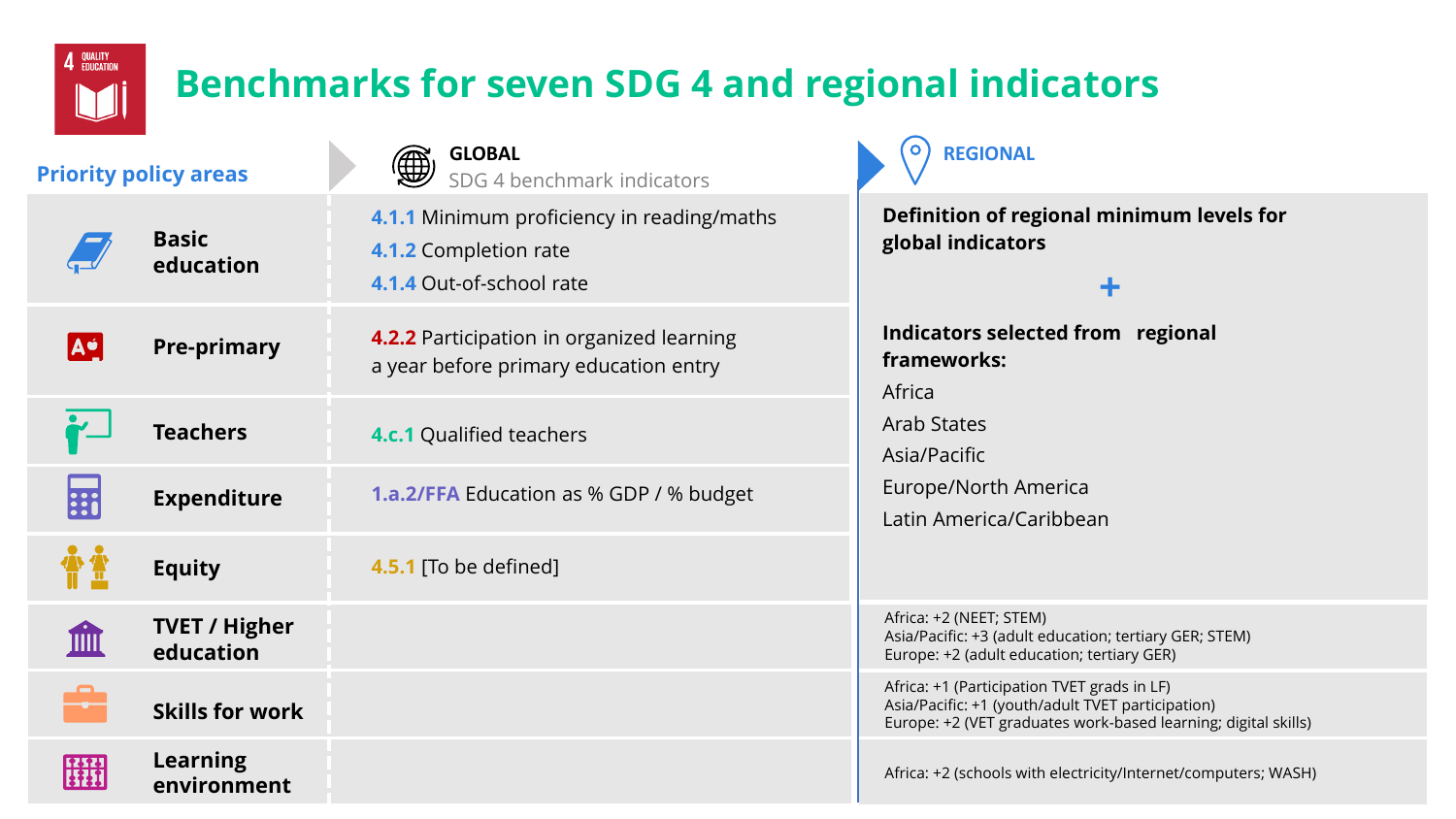

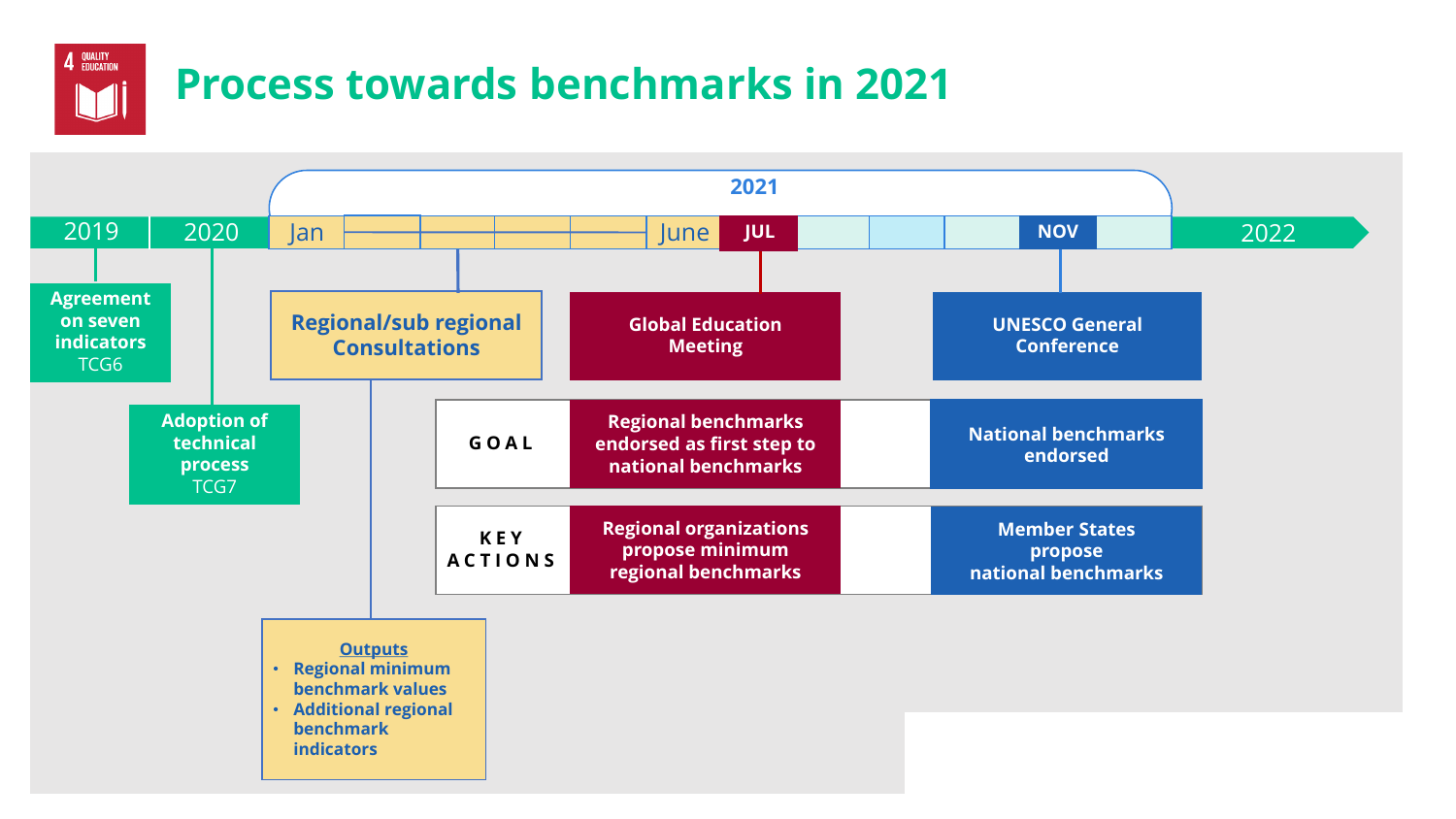**Regional Process of benchmarks in Asia and** 



**Discussed in various sub regional high-level meetings** such as ASEAN SOMED meeting, SEAMEO Education Congress and Forum of Education Ministers' Meeting (FEdMM).

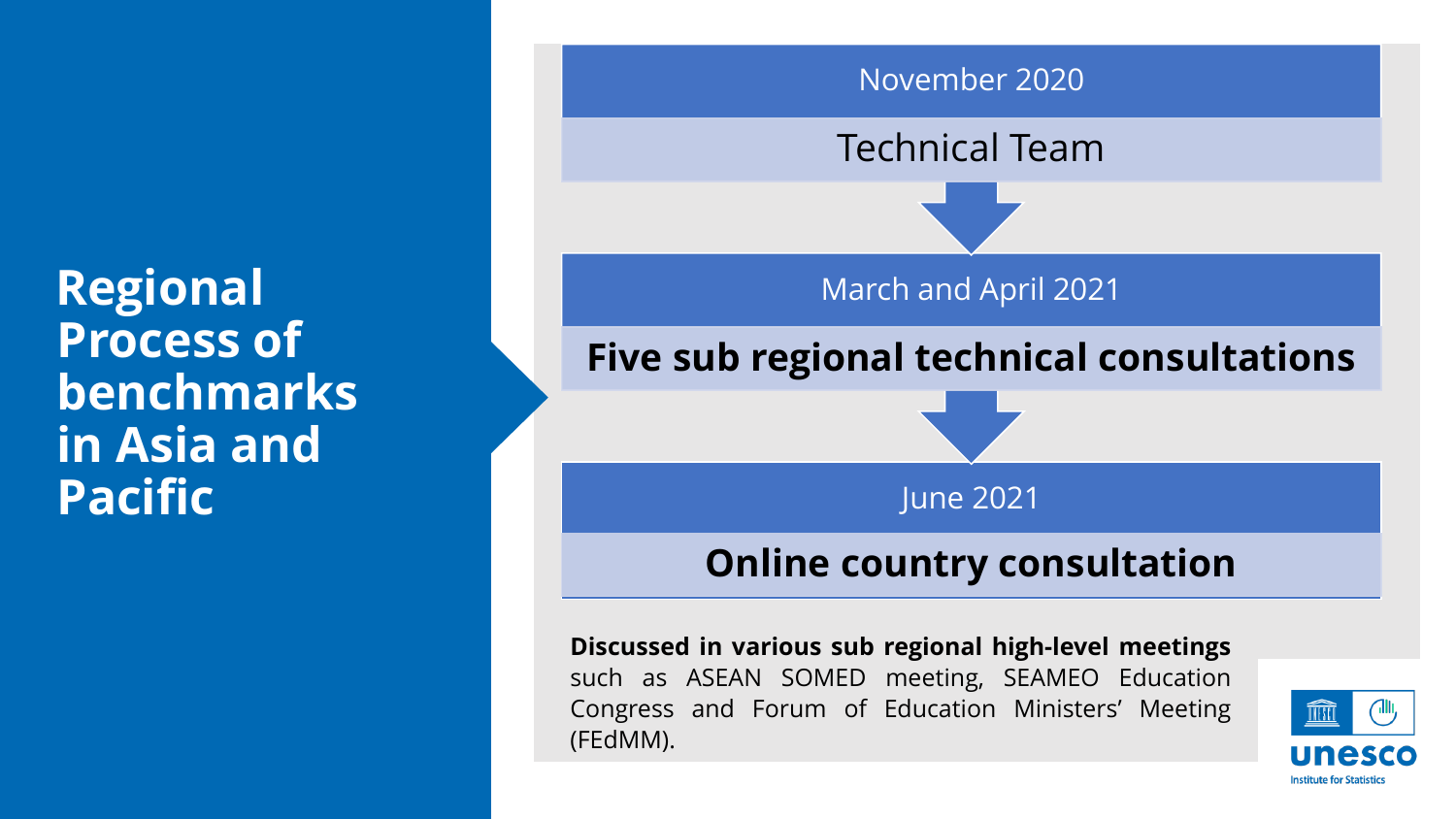**Agreement on Regional benchmarks** 

- Member States **agreed with all the proposed indicators for regional benchmarks.**
- **Agreed on Regional Minimum Benchmarks values** for each of the sub regions
- The Member States confirmed that **there is a need of national consultation meetings and agreed to finalize the national benchmarks in the next stage**.

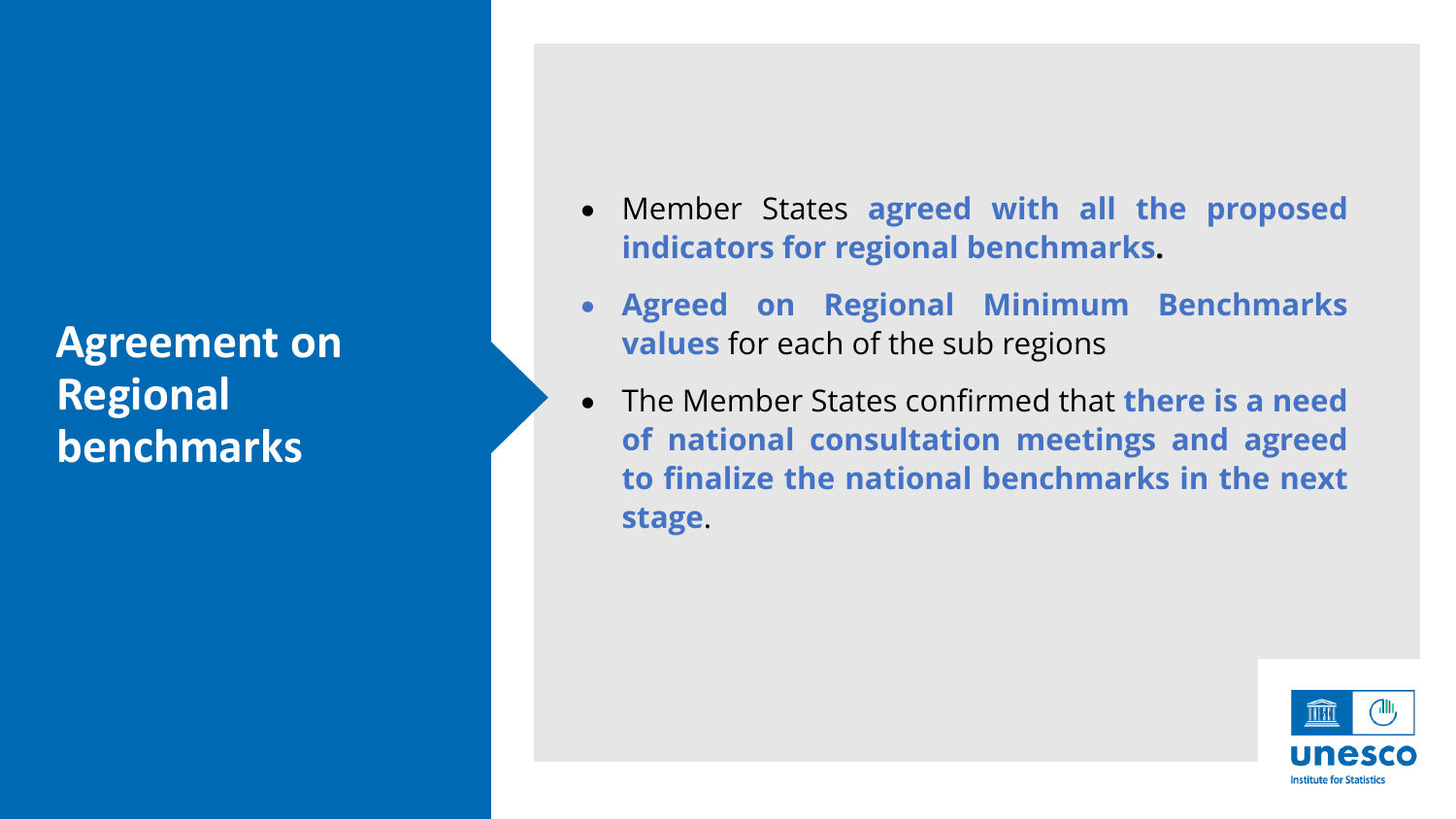## **Establishing National Benchmarks**

#### **Invitation**

Letter from UNESCO Assistance Director General for Education has been sent to all the Ministers inviting member states to establish and provide inputs to UNESCO on **4 th of August**

#### **When?**

- $\triangleright$  Countries are requested to submit their national benchmarks for selected indicators by **1 October 2021**
- ➢ Compile and finalize the national benchmarks values by **15 October 2021**

### **How?**

- $\triangleright$  Use national targets in strategies and plans
- ➢ Consult UIS dashboard on benchmarks in making decision, in case the lack of such national targets
- ➢ Together with regional organizations and partners, sub regional/national consultation meetings will be organized to support countries to establish national benchmarks

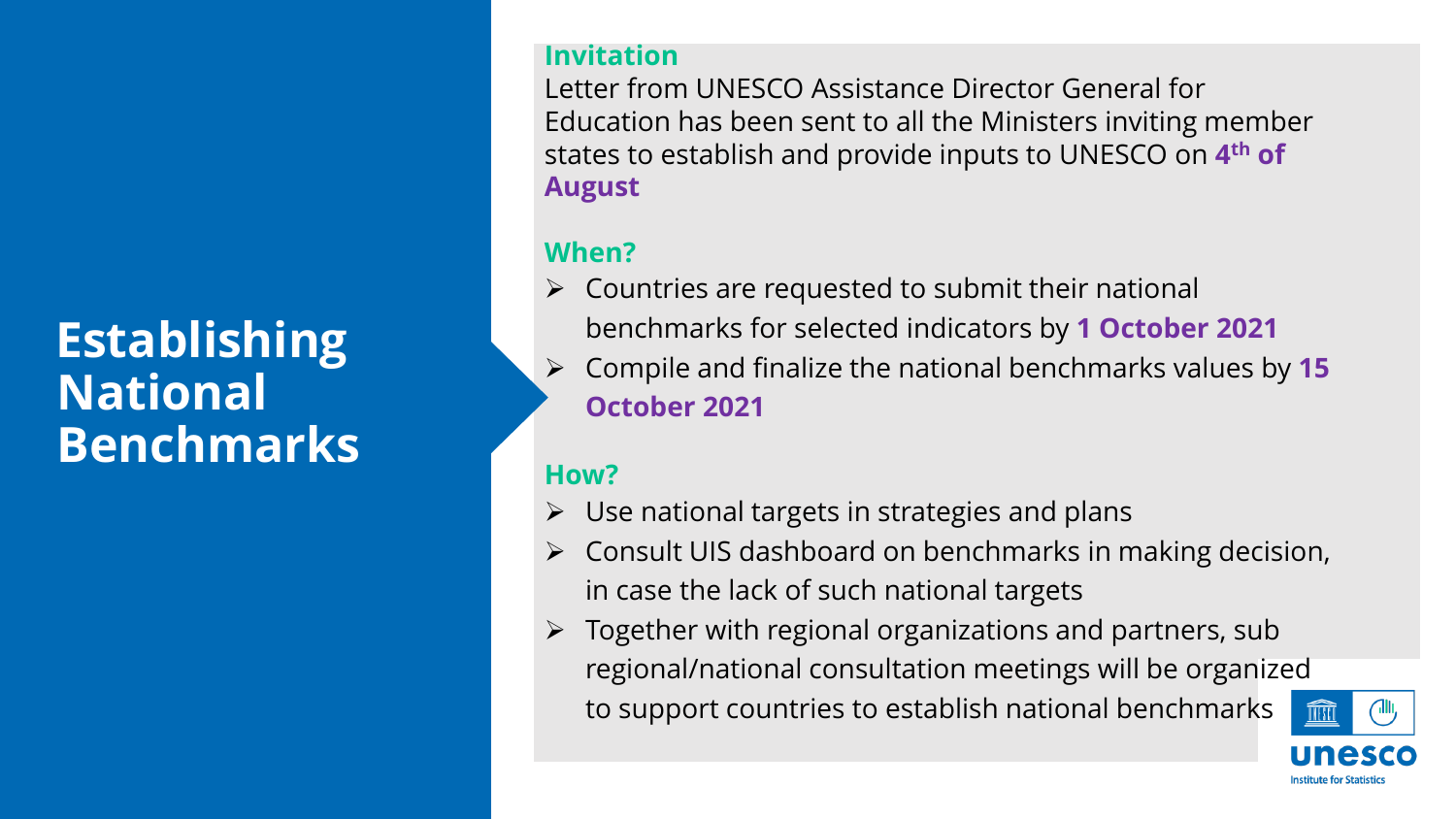**USE of Regional and National benchmarks**

- Progress achieved
	- ➢ Lessons to learn
- Lack of progress  $\triangleright$  To act upon
- Data gaps  $\triangleright$  To fill the gaps
- Support strategies for the countries farthest most from the Regional minimum benchmarks

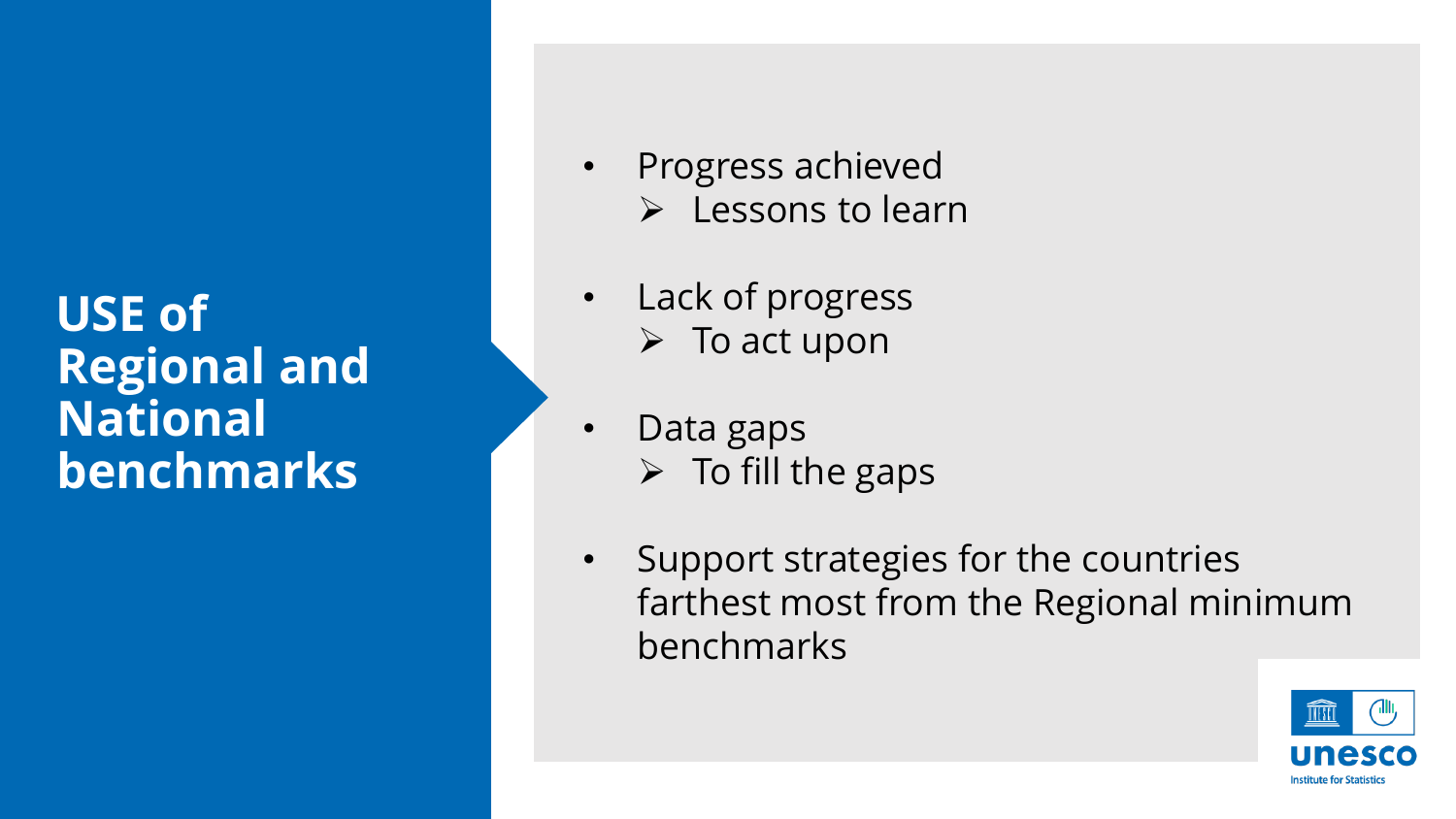## **National Benchmark Indicators for SDG 4**

## Definitions and Methodologies

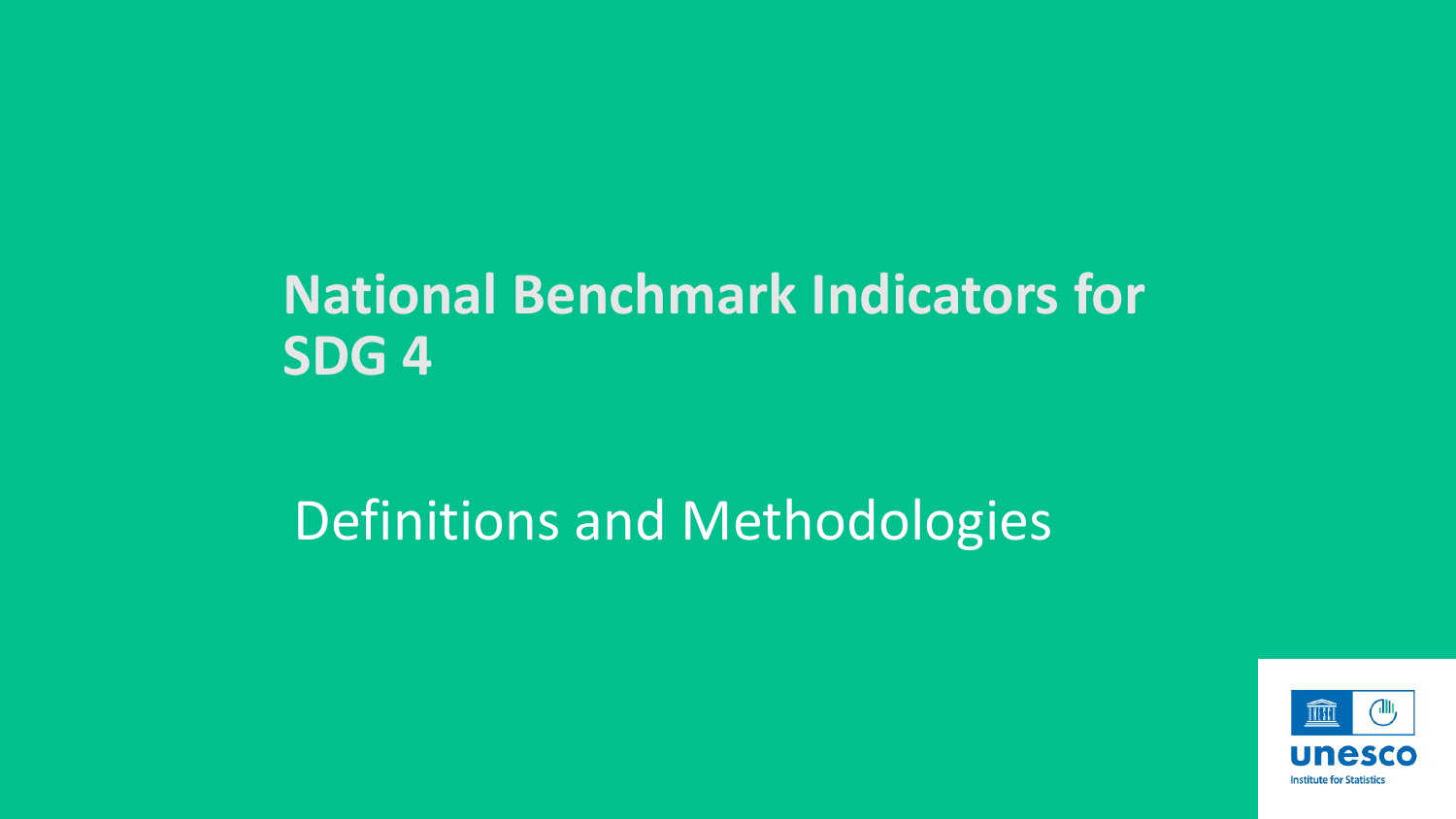## **Indicator 4.1.1**

**-**

# **Learning**

#### **Definition**

Percentage of children and young people in **Grade 2 or 3 of primary education, at the end of primary education and the end of lower secondary education**  achieving at least a **minimum proficiency level in (a) reading and (b) mathematics**.

#### **Data Source**

Large Scale Learning Assessments:

- International
- **Regional**
- National ( establishing alignment is needed)

#### **Type of Data**

Numbers of students who have achieved different levels of proficiencies in different subjects. The minimum proficiency level must be defined.

#### **Formula:**

= Number of children at Grade 2/3 achieving or exceeding minimum proficiency level in the given subject No of children grade 2/3 achieving any proficiency level in the subject  $\rightarrow$   $\times$  100

*Minimum proficiency level: the benchmark of basic knowledge in a domain (mathematics, reading, etc.) measured through learning assessments.* 

*Definition of minimum level data published by UIS from 2019: According to alignment as adopted by GAML and TCG*

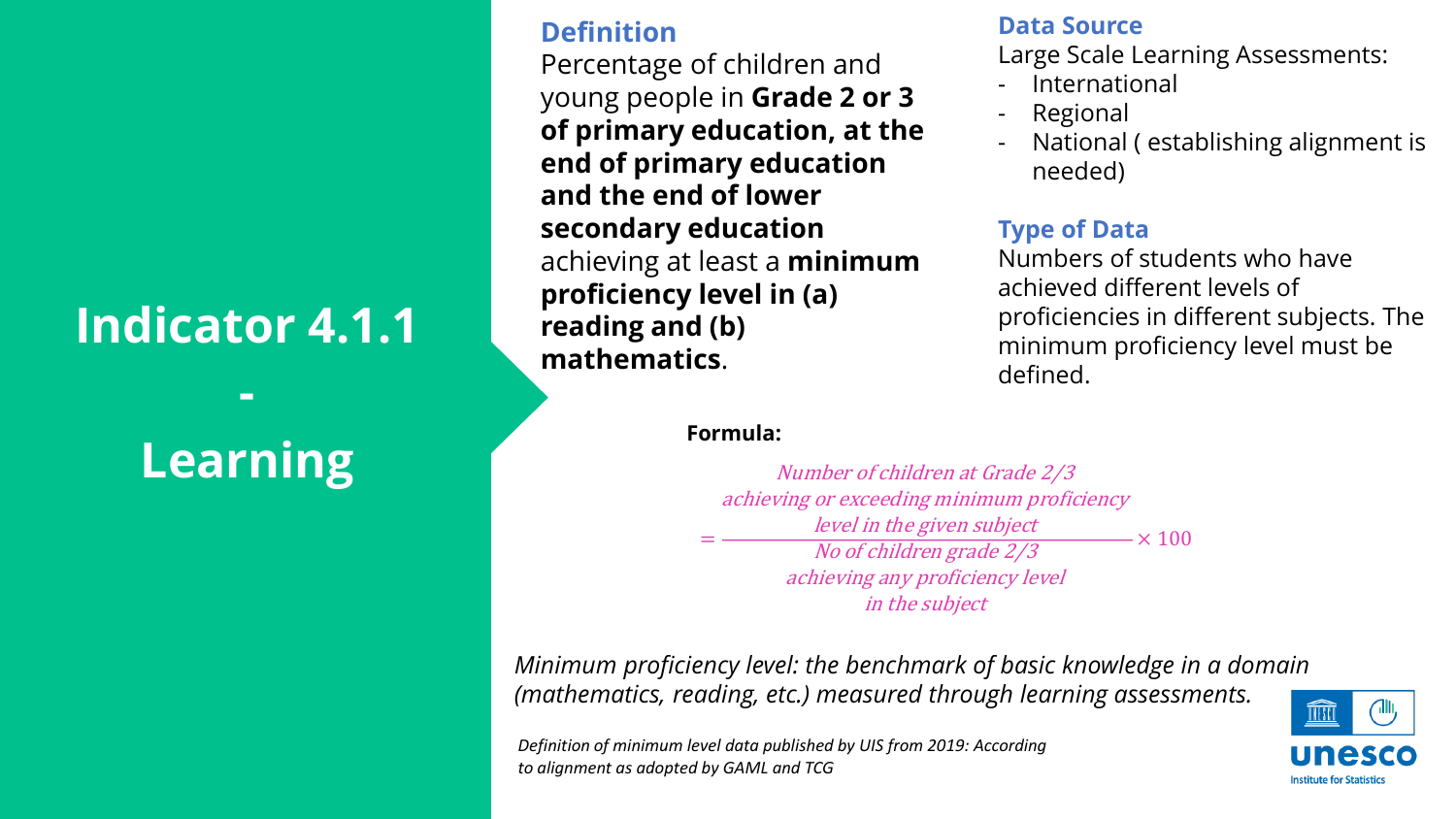## **Indicator 4.1.2**

**-**

## **Completion rate**

#### **Definition**

The percentage of a cohort of children or young people **aged 3-5 years above the intended age for the last grade** of each level of education who have completed that grade.

#### **Data Source**

Census or Household surveys

#### **Data Type**

- Education completion data by single age;
- Population data by single age

#### **Formula:**

= Population 3 to 5 years above the entrance age into the last grade of <sup>a</sup> level of education, who completed that level Population 3 to 5 years above the official entrance age into the last grade of <sup>a</sup> level of education  $-\times 100$ 

If the Primary level age group is 6-11 years old, the official entry age to last grade of Primary is 11. Therefore, 3-5 years above the official age of entry to the last grade of primary is 11+3 to 11+5.

*Primary completion rate* 

*have completed Primary = x100 14-16 years age population*

*14-16 years age children who* 

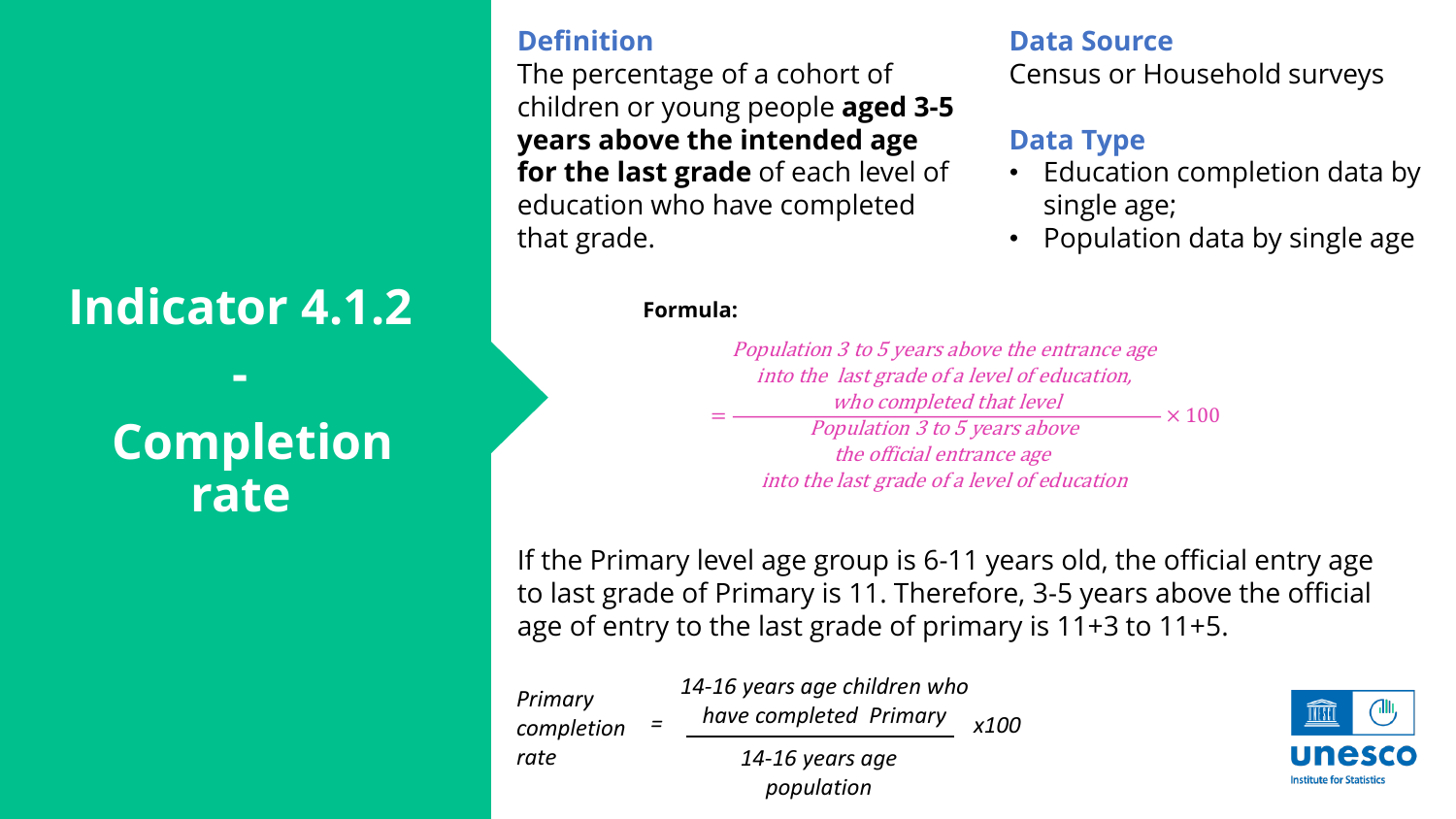## **Indicator 4.1.4**

**-**

## **Out-of-school rate**

#### **Definition**

Children and young people in the official age range for the given level of education who are **not enrolled in Pre-primary, primary, secondary or higher levels of education**. Children and young people who are enrolled in preprimary education are **not** considered to be out-of-school.

#### **Data Source**

Administrative data/EMIS; Household Survey data

#### **Data Type**

- School enrollment/ attendance data by single age or official education level age groups;
- Population by single age or official education level age groups

#### **Formula: OOSR for Primary Education**

Total population of the official age group  $\quad$ 

for primary education

Total population enrolled in preprimary, primary and secondary education of the same age group

Total population of the official age group for the same education level

*Pre-primary refers to ISCED 0 Primary refers to ISCED 1 Secondary refers to ISCED 2 and 3*

=

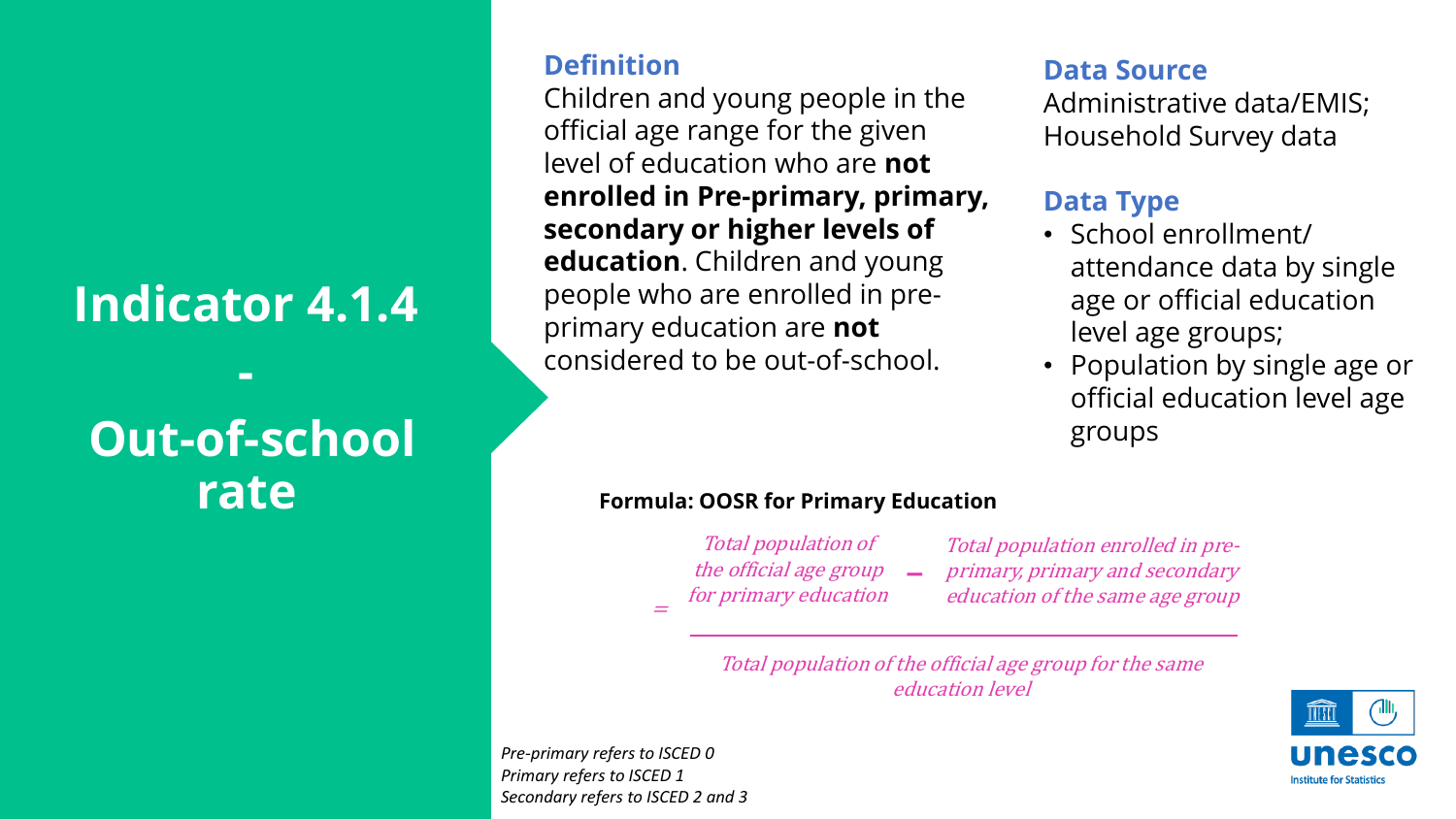## **Indicator 4.2.2**

**-**

**Participation rate in organized learning**

#### **Definition**

The number of children aged **one year before the official entrance age to primary education** who **participate in an organized learning programme**, including programmes which offer a combination of education and care, expressed as a percentage of the corresponding population of that age.

The age range will vary by country depending on the official age for entry to primary education.

#### **Formula:**

 $=\frac{who\ particle\ in\ organized\ learning}{Total\ number\ of\ children} \times 100$ Number of children aged one year below the official primary entrance age Total number of children of the official age one year before for pre−primary education

#### **Data Source**

Administrative Data/EMIS; Household Survey

#### **Data Type**

- School enrollment/ attendance by single age;
- Population by single age

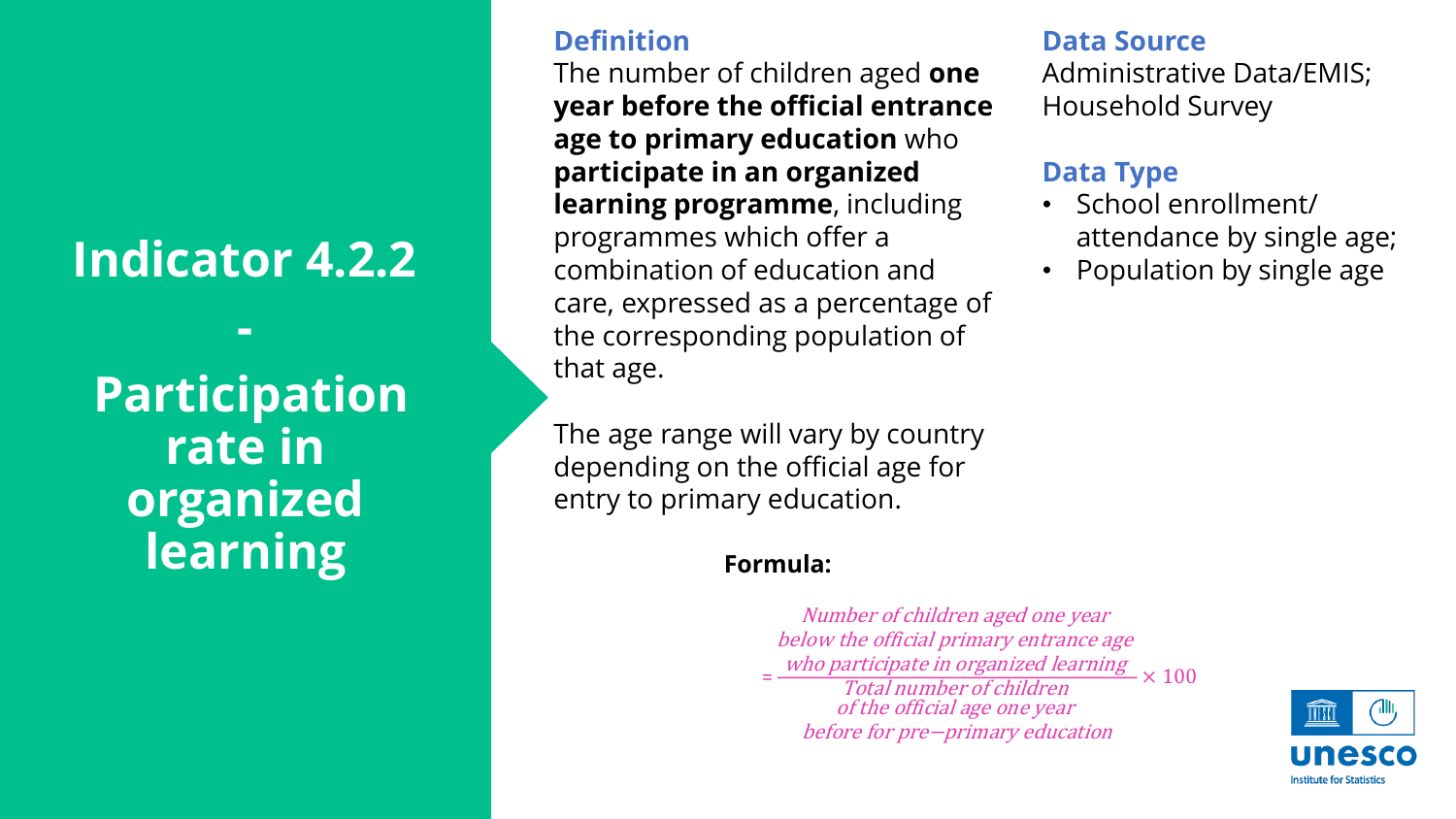## **Indicator 4.c.1**

**-**

## **Minimum Qualified Teachers**

#### **Definition**

Proportion of teachers in: (a) preprimary education; (b) primary education; (c) lower secondary education; and (d) upper secondary education who have received at least the minimum organized teacher training (e.g. pedagogical training) pre-service or in-service required for teaching at the relevant level in each country, by sex

#### **Data Source**

Administrative Data/EMIS

#### **Data Type**

- Number of teachers by who have received minimum organized training ( pre-service or in-service) by levels
- Total numbers of teachers by levels of education

#### **Formula:**

=

Total number of teachers in <sup>a</sup> level of education with at least the minimum training Total number of teachers at that level  $-\times 100$ 

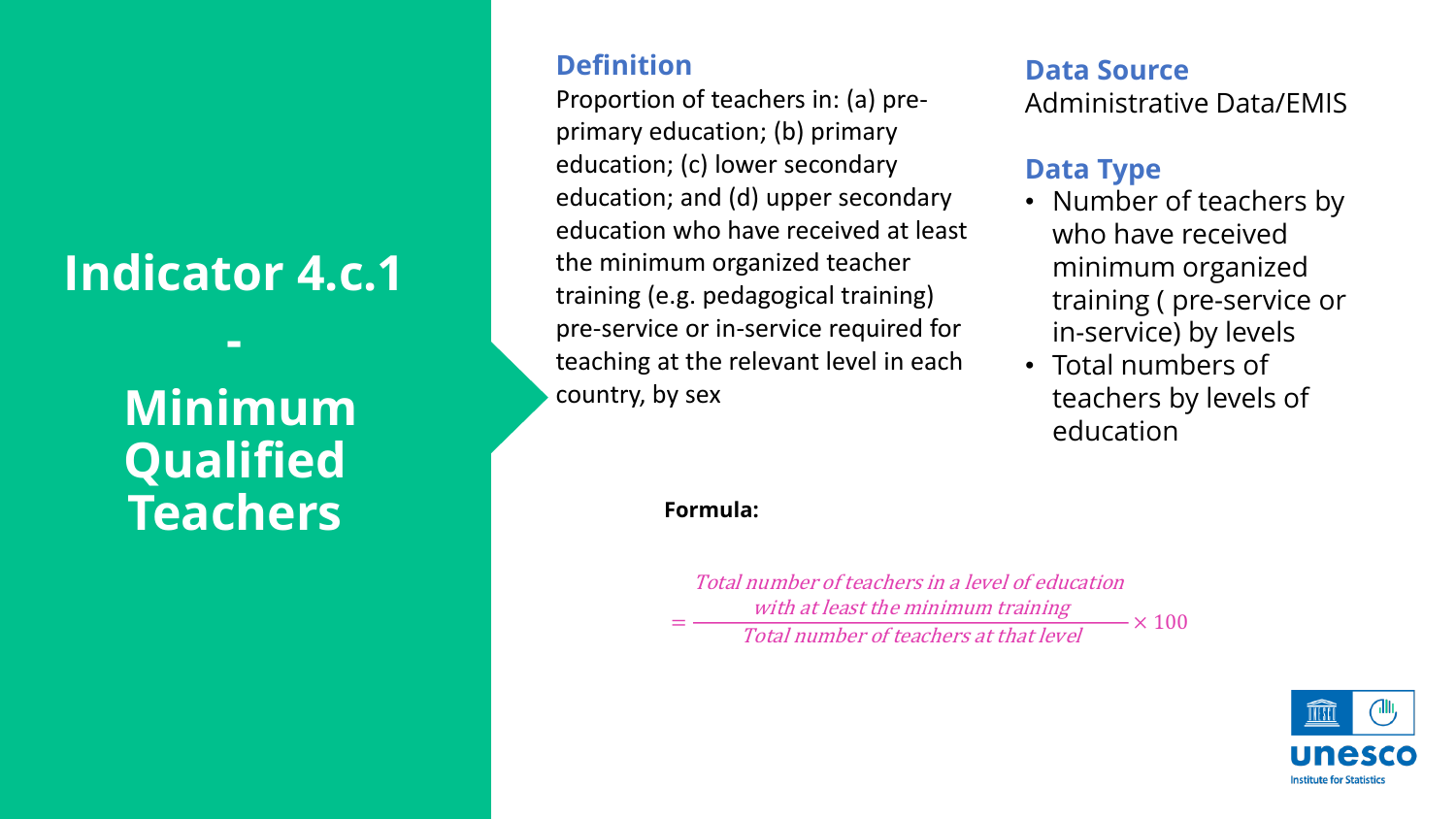## **Target 1.arelated**

**-**

**Expenditure vs. GDP / Total Public Expenditure**

#### **Definition**

Vs. GDP: Total public expenditure on education (current and capital) expressed as a percentage of the Gross Domestic Product (GDP) in a given financial year.

Vs. Total Public Expenditure: Total public expenditure on education (current and capital) expressed as a percentage of total government expenditure in a given financial year. **Data Source**

Ministry of Finance/ Planning/NSO

#### **Data type**

- Public expenditure by current and capital
- Total Government expenditure
- Gross domestic products (GDP)

### Expenditure on education as % of total public expenditure

Total expenditure on education from the government

Total government expenditure from all public sectors

• *Total government expenditure from IMF data*

#### Government expenditure on education as % of GDP

Total expenditure on education from the government  $GDP$ 



• *GDP data from the World Bank*

=

=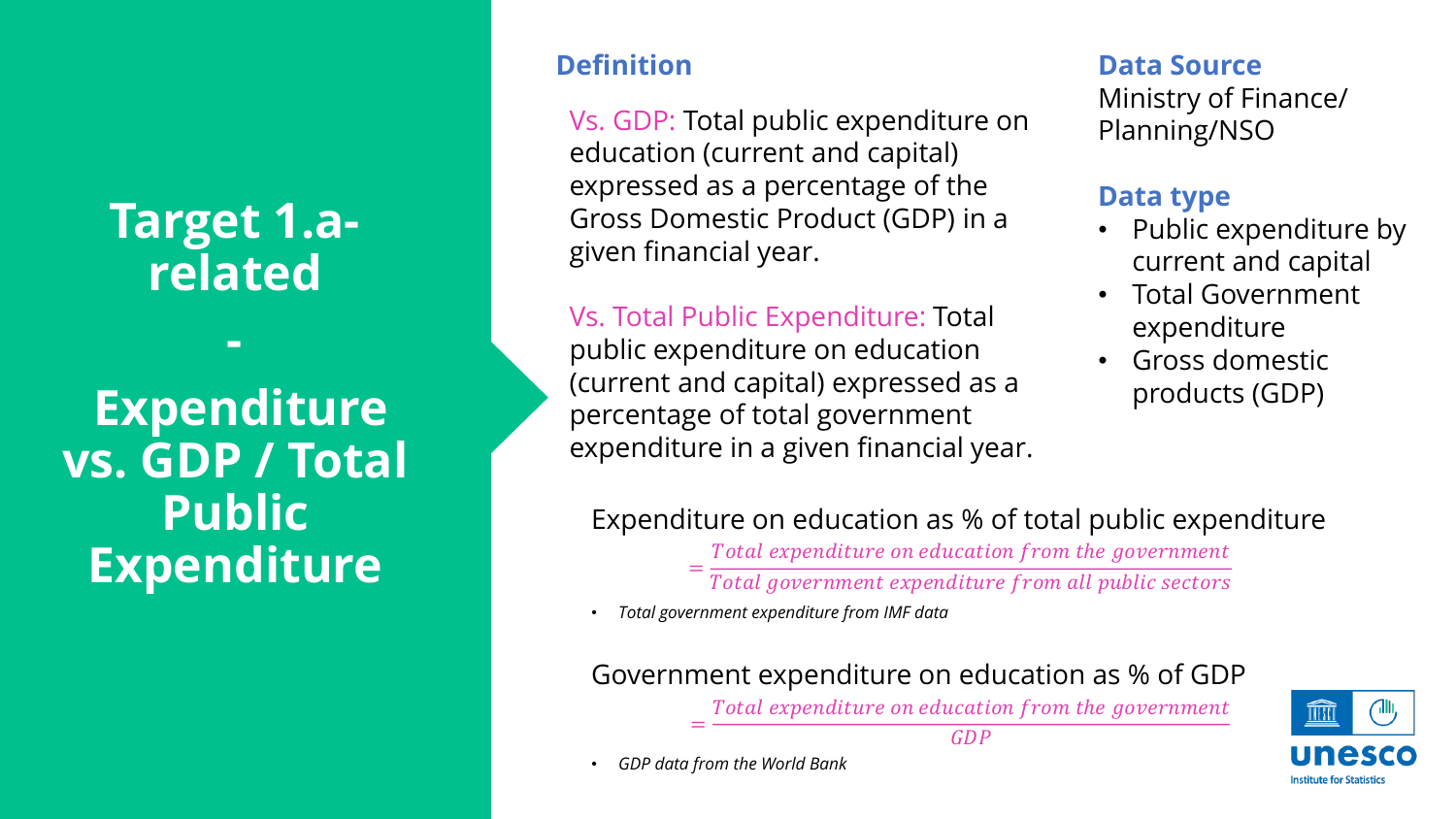## **National Benchmark Indicators for SDG 4**

## UIS Template to support establishing national benchmarks

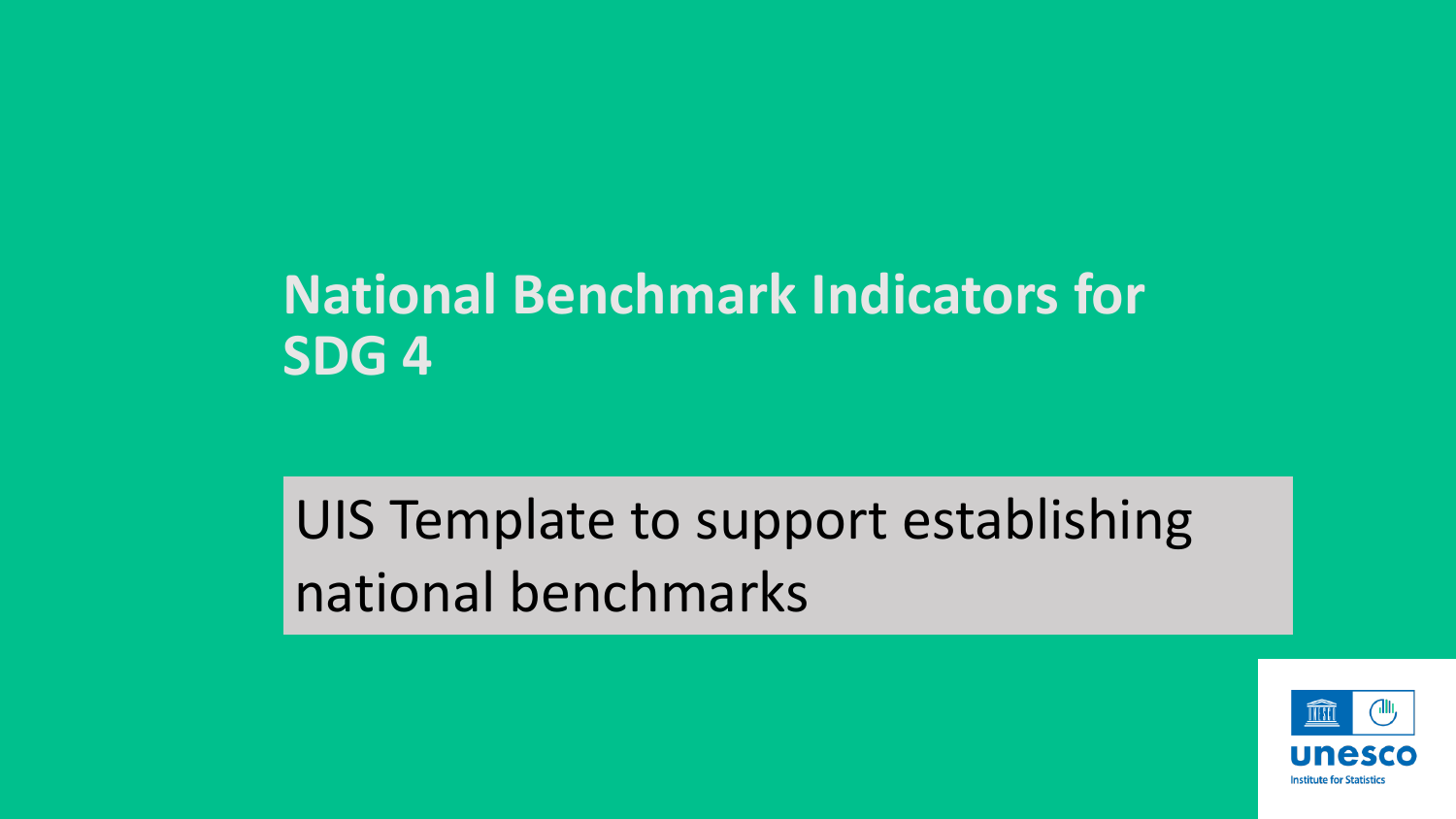## **Purpose of Establishing Benchmarks**

In the Education 2030 Framework for Action all countries committed in 2015 to establish 'appropriate intermediate benchmarks … to serve as quantitative goalposts for the review of the global progress vis-à-vis the longer-term goals' (§28).



二日 HS . m + + + ad + - - M

 $\checkmark$  Benchmarks are objectives to be achieved by 2025 and 2030 for selected SDG 4 indicators.

- $\checkmark$  Benchmarks define the contribution the country is making to the achievement of SDG 4.
- $\checkmark$  Countries will set their benchmarks based on the targets in their national plans.
- $\triangleright$  If countries do not have objectives, they can set benchmarks with the help of supporting resources, which calculate indicative benchmarks based on their starting point and past growth rates.

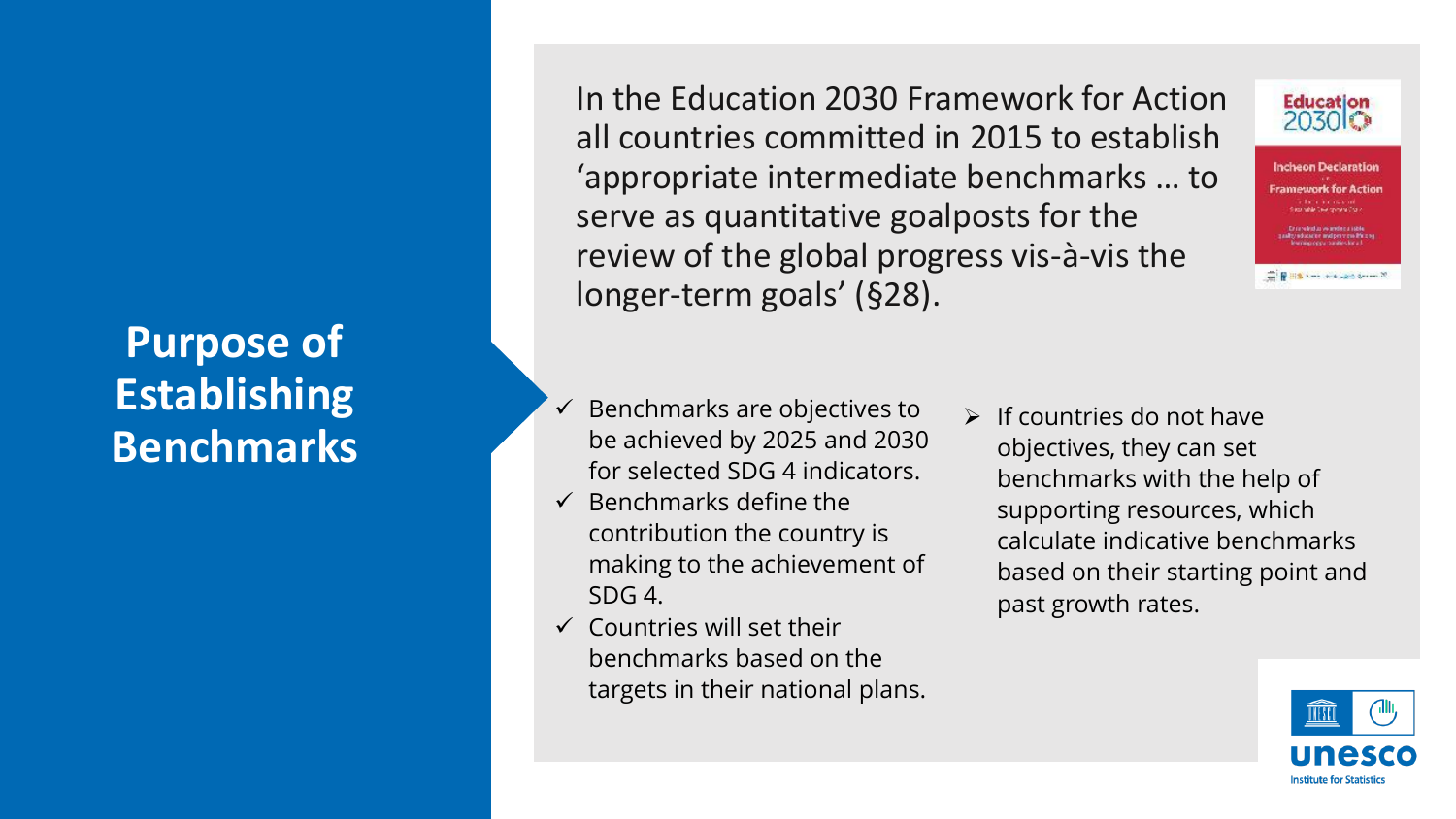## **Providing you with a template…**

…To facilitate national consultation/discussion on establishing benchmark values for different indicators based on national policies and priorities

…To provide plausible values based on different scenario to take decision on the most reliable and realistic benchmarks values for different indicators

…To help countries compile inputs from different sub sectors in an efficient manners

The Template is composed of 3 worksheets

- **1. Instructions** background information; explanations on the composition of the matrix; and steps on how to set national benchmark values
- **2. Benchmarks Setting**  this is the template to enter your benchmark values
- **3. FAQ** a section to answer some of your questions

|                                                                                                                              |                                                      | 5                     | 6                        | $\overline{ }$                                                    | 8                     |                                           | 10                                       | 11                                       | 12       | 13                                                                                                                         |
|------------------------------------------------------------------------------------------------------------------------------|------------------------------------------------------|-----------------------|--------------------------|-------------------------------------------------------------------|-----------------------|-------------------------------------------|------------------------------------------|------------------------------------------|----------|----------------------------------------------------------------------------------------------------------------------------|
| Indicator                                                                                                                    | 2025 national 2025 national<br>minimum.<br>benchmark | feasible<br>benchmark | benchmark<br>(to be set) | 2025 national 2030 national 2030 national<br>minimum<br>benchmark | feasible<br>benchmark | 2030 national<br>benchmark<br>(to be set) | 2025<br>minimum<br>regional<br>benchmark | 2030<br>minimum<br>regional<br>benchmark | Comments | If benchmark values are from<br>national plans, strategies, or<br>policies, please mention the<br>documents' name and link |
| 4.1.1.a Proportion of students in Grade 2 or 3 achieving<br>at least a minimum proficiency level in mathematics              | 72                                                   | 78                    |                          | 84                                                                | 94                    |                                           | 45                                       | 57                                       |          |                                                                                                                            |
| 4.1.1.a Proportion of students in Grade 2 or 3 achieving<br>at least a minimum proficiency level in reading                  | 66                                                   | 76                    |                          | 74                                                                | 86                    |                                           | 59                                       | 69                                       |          |                                                                                                                            |
| 4.1.1.b Proportion of students at the end of primary<br>achieving at least a minimum proficiency level in<br>mathematics     | 54                                                   | 57                    |                          | 61                                                                | 66                    |                                           | 28                                       | 35                                       |          |                                                                                                                            |
| 4.1.1.b Proportion of students at the end of primary<br>achieving at least a minimum proficiency level in reading            | 52                                                   | 63                    |                          | 56                                                                | 73                    |                                           | 41                                       | 45                                       |          |                                                                                                                            |
| 4.1.1.c Proportion of students at the end of lower seconds                                                                   | 46                                                   | 47                    |                          | 49                                                                | 52                    |                                           | 28                                       | 32                                       |          |                                                                                                                            |
| 4.1.1.c Proportion of students at the end of lower<br>secondary achieving at least a minimum proficiency level<br>in reading | 45                                                   | 51                    |                          | 49                                                                | 57                    |                                           | 33                                       | 38                                       |          |                                                                                                                            |
| 4.1.2.i Completion rate primary                                                                                              | 97                                                   | 97                    |                          | 98                                                                | 100                   |                                           | 83                                       | 87                                       |          |                                                                                                                            |
| 4.1.2.ii Completion rate lower secondary                                                                                     | 90                                                   | 91                    |                          | 92                                                                | 93                    |                                           | 68                                       | 74                                       |          |                                                                                                                            |

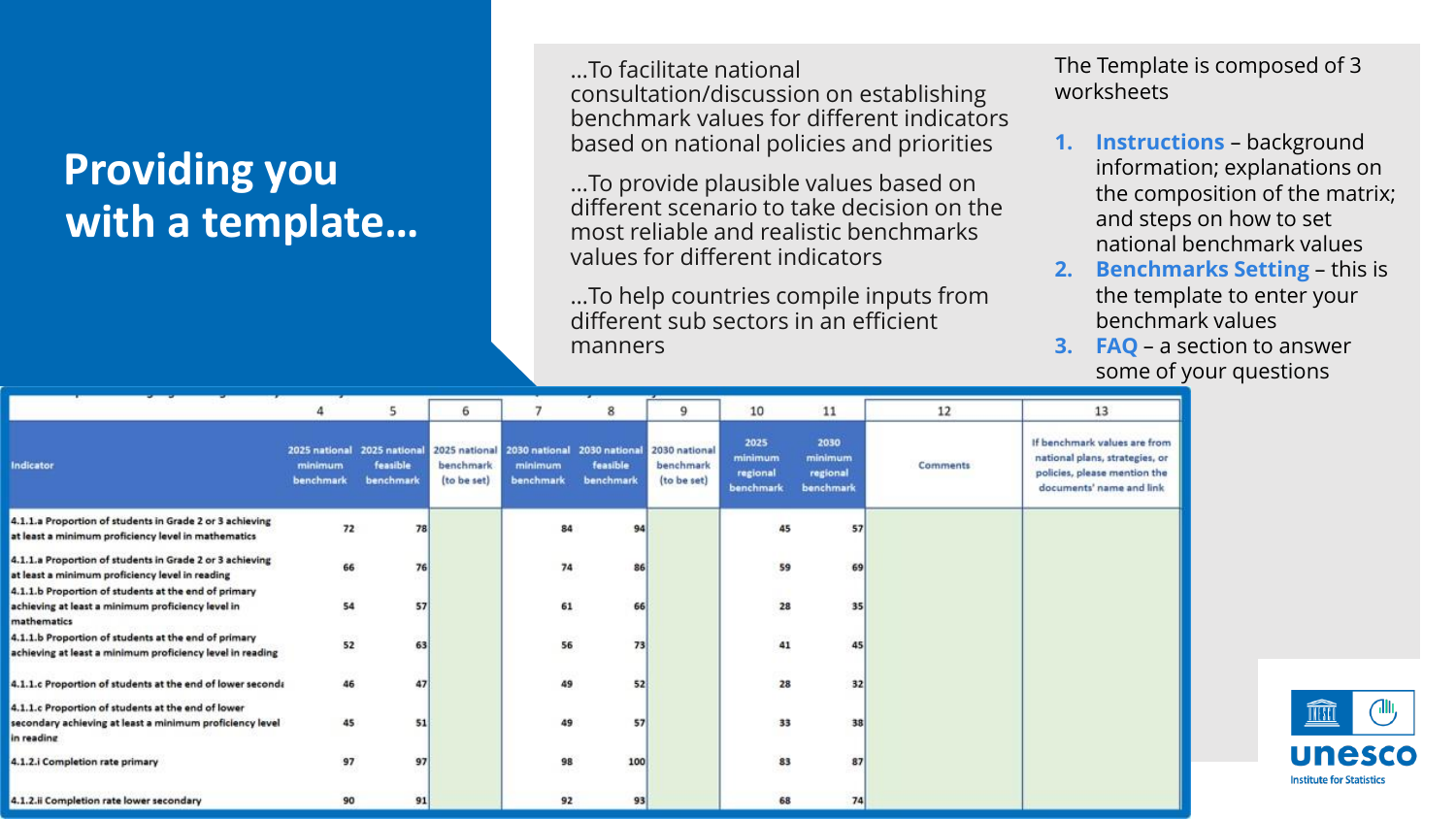## **Countries are expected to set benchmarks for seven indicators for 2025 and 2030**

| <b>Indicator</b> | <b>Description</b>                                                                                                                                                                                                                                           |
|------------------|--------------------------------------------------------------------------------------------------------------------------------------------------------------------------------------------------------------------------------------------------------------|
| 4.1.1:           | Proportion of students achieving at least a minimum proficiency<br>level at three (3) levels of education a) Grade 2 or 3, b) end of<br>primary and c) end of lower secondary, in two (2) subjects: (i)<br>reading and (ii) mathematics [6 benchmark values] |
| 4.1.2:           | Completion rate at three (3) levels of education a) primary, b)<br>lower secondary and c) upper secondary [3 benchmark values]                                                                                                                               |
| 4.1.4:           | Out-of-school rate at three (3) levels of education a) primary, b)<br>lower secondary and c) upper secondary [3 benchmark values]                                                                                                                            |
| 4.2.2:           | Participation rate in organized learning (one year before the<br>official primary entry age) [1 benchmark value]                                                                                                                                             |
| 4.c.1:           | Proportion of teachers with the minimum required<br>qualifications at <u>four</u> (4) levels of education a) pre-primary, b)<br>primary c) lower secondary and d) upper secondary [4]<br>benchmark values]                                                   |
| (Target 1.a)     | Total government spending on education as percentage of (a)<br>GDP (b) total government spending [2 benchmark values]                                                                                                                                        |

This makes it a total of 38 values:

**19 benchmark values** for 2 points in time (2025 and 2030).

The definition of the seventh benchmark indicator, a measure of the gender gap in upper secondary completion that will capture equity in education, is currently being decided by the Technical Cooperation Group on SDG 4 indicators. National benchmark values for this indicator will be set in 2022.

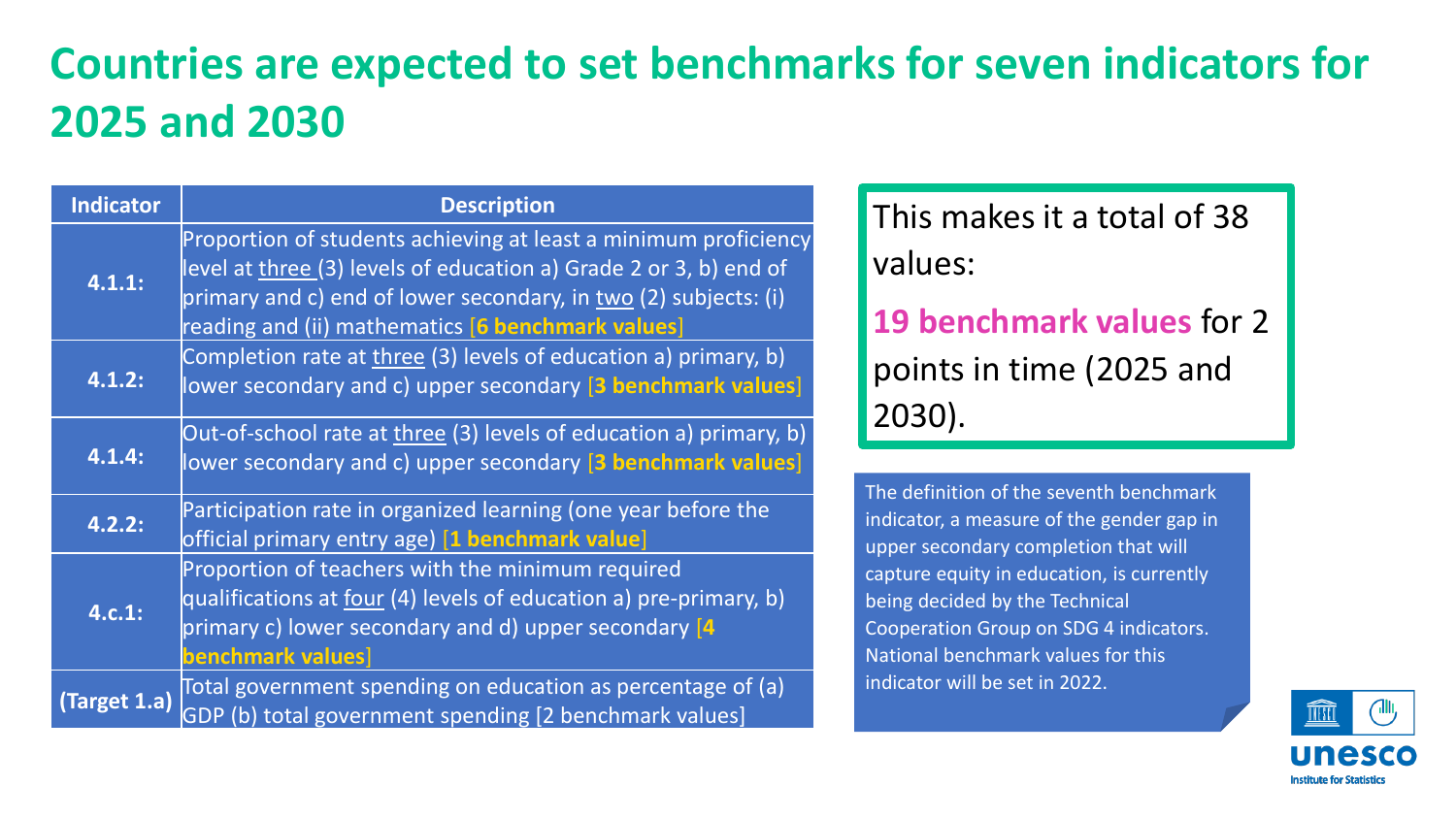## **How to read the template**

| <b>Columns 1 and 2 - Latest</b><br>year and latest value                                                        |             | <b>Column 3 - Regional</b><br>average at baseline: Average<br>of regional values at 2015<br>$(+2/-2)$ ; for expenditure<br>median regional value. |                                    |                      | <b>Columns 4 and 7 - National minimum benchmark:</b><br>Value achieved based on the median growth rate<br>historically observed conditional on the initial level<br>(except for the expenditure indicators, for which<br>the minimum regional benchmarks are 4% of GDP<br>and 15% of public expenditure [1], when the<br>country has not reached any of those values yet). |                                           |                                       |                                           |  |  |
|-----------------------------------------------------------------------------------------------------------------|-------------|---------------------------------------------------------------------------------------------------------------------------------------------------|------------------------------------|----------------------|----------------------------------------------------------------------------------------------------------------------------------------------------------------------------------------------------------------------------------------------------------------------------------------------------------------------------------------------------------------------------|-------------------------------------------|---------------------------------------|-------------------------------------------|--|--|
|                                                                                                                 |             | 2                                                                                                                                                 | 3                                  |                      | 5                                                                                                                                                                                                                                                                                                                                                                          | 6                                         | 7                                     |                                           |  |  |
| Indicator                                                                                                       | Latest year | Latest value                                                                                                                                      | Regional<br>average at<br>baseline | minimum<br>benchmark | 2025 national 2025 national<br>feasible<br>benchmark                                                                                                                                                                                                                                                                                                                       | 2025 national<br>benchmark<br>(to be set) | 2030 national<br>minimum<br>benchmark |                                           |  |  |
| 1.a.2 Proportion of total government spending on essential services<br>(education)                              | 2014        | 11.6                                                                                                                                              | 12.8                               |                      |                                                                                                                                                                                                                                                                                                                                                                            |                                           |                                       |                                           |  |  |
| 1.a.GDP Government expenditure on education as a percentage of<br>GDP                                           | 2016        | 4.4                                                                                                                                               | 4.0                                |                      |                                                                                                                                                                                                                                                                                                                                                                            |                                           |                                       |                                           |  |  |
| 4.1.1.a Proportion of students in Grade 2 or 3 achieving at least a<br>minimum proficiency level in mathematics |             |                                                                                                                                                   | 83.0                               |                      |                                                                                                                                                                                                                                                                                                                                                                            |                                           |                                       | <b>THTT</b><br>(⊣IIII,                    |  |  |
| 4.1.1.a Proportion of students in Grade 2 or 3 achieving at least a                                             |             |                                                                                                                                                   | 53.0                               |                      |                                                                                                                                                                                                                                                                                                                                                                            |                                           |                                       | unesco<br><b>Institute for Statistics</b> |  |  |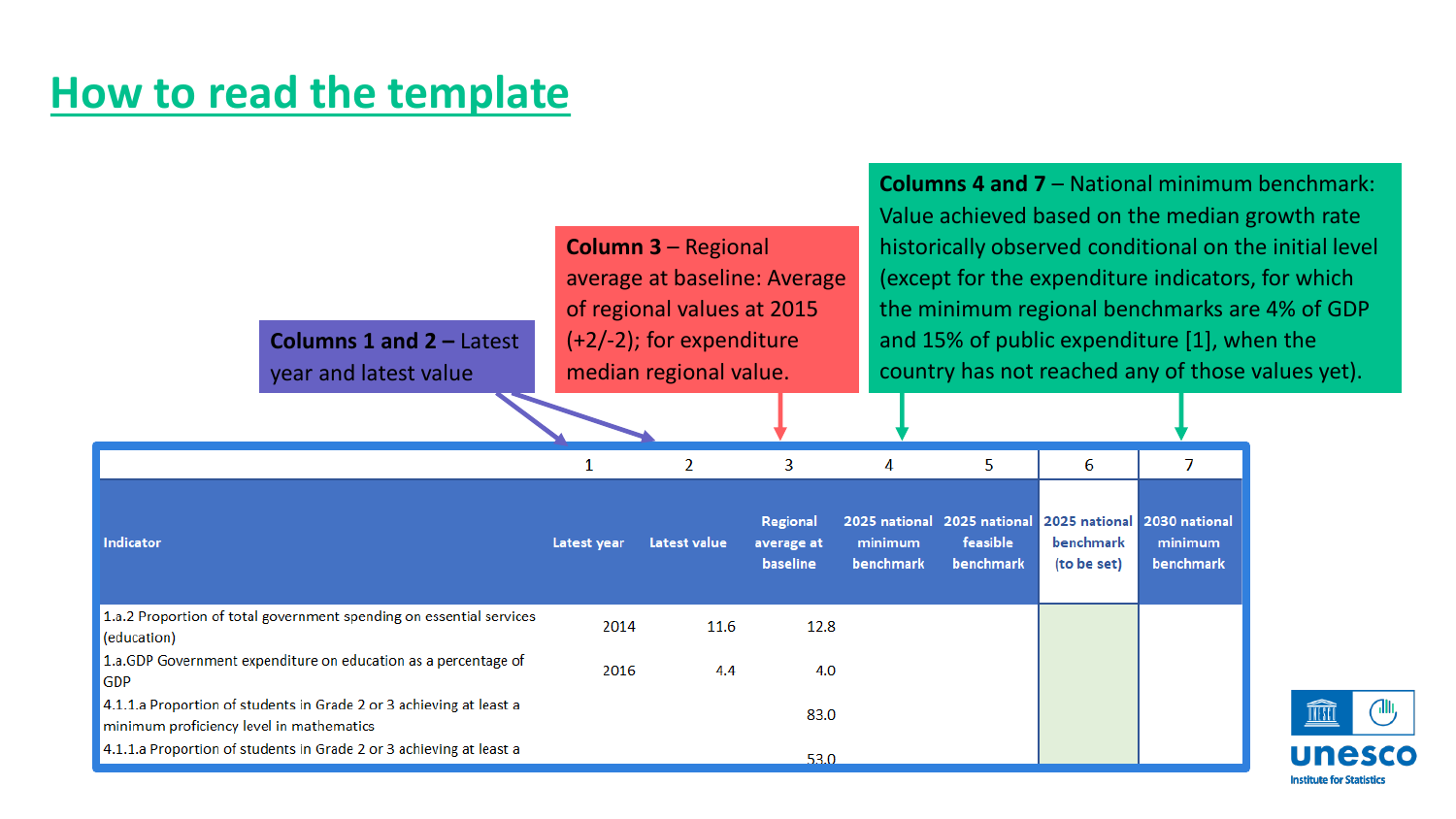## **How to read the template**

**Columns 5 and 8** – National feasible benchmark: Value achieved based on the conditional 75th percentile rather than the conditional median growth rate. If the country has been growing faster than the 75th percentile, then the country's projection is used as the feasible benchmark.

**Columns 6 and 9 – National** benchmark (to be set)

|                                                                                                                                                                                                                                                                                                                                                                                                      | 5                                      | 6                        |                      | 8                                                                  | 9                                                |
|------------------------------------------------------------------------------------------------------------------------------------------------------------------------------------------------------------------------------------------------------------------------------------------------------------------------------------------------------------------------------------------------------|----------------------------------------|--------------------------|----------------------|--------------------------------------------------------------------|--------------------------------------------------|
| <b>Indicator</b>                                                                                                                                                                                                                                                                                                                                                                                     | 2025 national<br>feasible<br>benchmark | benchmark<br>(to be set) | minimum<br>benchmark | 2025 national 2030 national 2030 national<br>feasible<br>benchmark | 2030 national<br><b>benchmark</b><br>(to be set) |
| 1.a.2 Proportion of total government spending on essential services<br>(education)<br>1.a.GDP Government expenditure on education as a percentage of<br><b>GDP</b><br>4.1.1.a Proportion of students in Grade 2 or 3 achieving at least a<br>minimum proficiency level in mathematics<br>4.1.1.a Proportion of students in Grade 2 or 3 achieving at least a<br>minimum proficiency level in reading |                                        |                          |                      |                                                                    |                                                  |

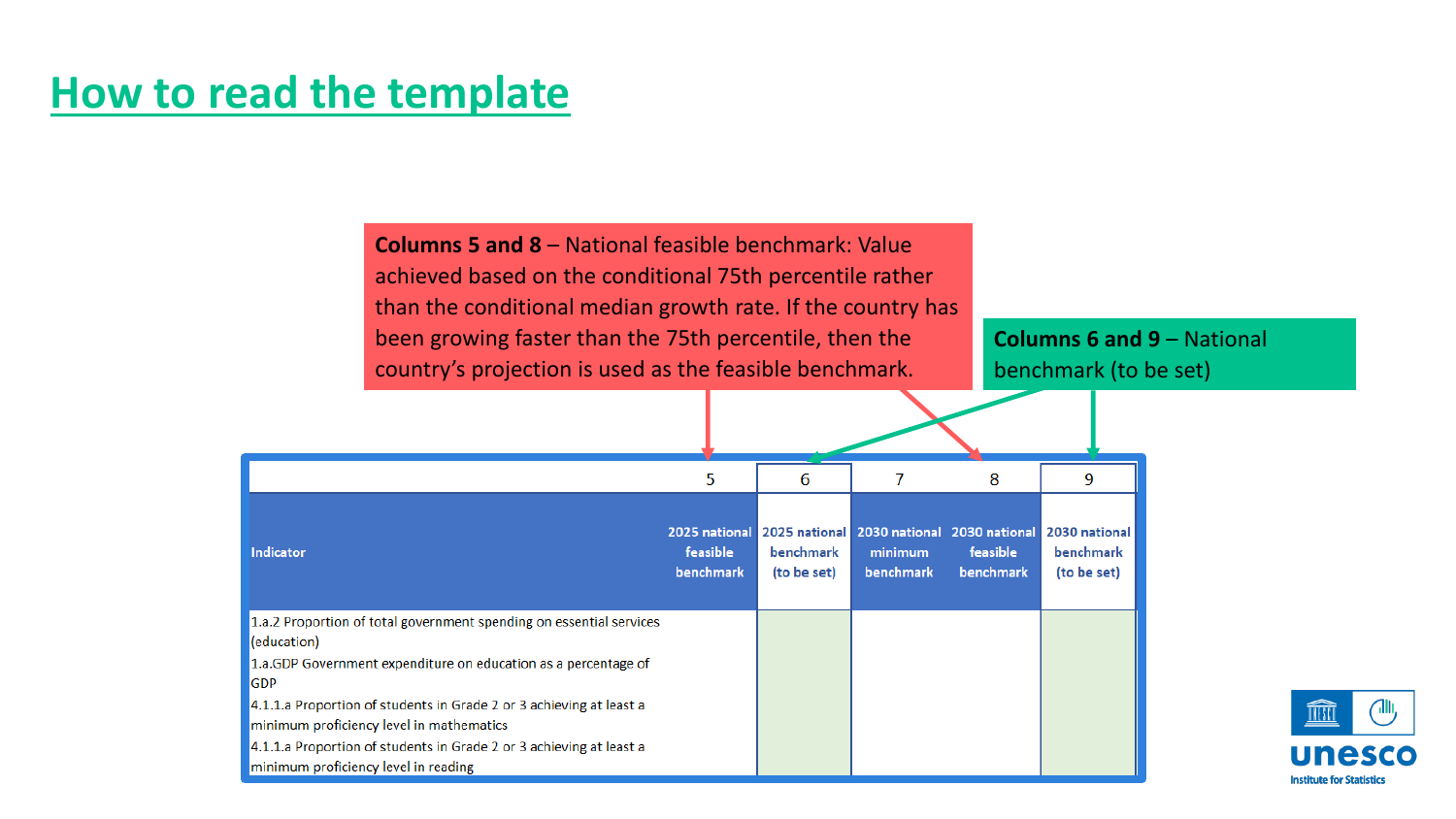## **How to read the template**

Columns 10 and 11 – Regional minimum benchmarks: Average of country feasible benchmarks for the bottom third of countries in the region, weighted by the schoolage population (except for the expenditure indicators, for which the minimum regional benchmarks are 4% of GDP and 15% of public expenditure)

Columns 12 and 13 – Space for your annotations and references as required

|                                                                                                                 | 10                                       | 11                                       | 12              | 13                                                                                                                      |
|-----------------------------------------------------------------------------------------------------------------|------------------------------------------|------------------------------------------|-----------------|-------------------------------------------------------------------------------------------------------------------------|
| Indicator                                                                                                       | 2025<br>minimum<br>regional<br>benchmark | 2030<br>minimum<br>regional<br>benchmark | <b>Comments</b> | If benchmark values are from national<br>plans, strategies, or policies, please<br>mention the documents' name and link |
| 1.a.2 Proportion of total government spending on essential services<br>(education)                              | 15.0                                     | 15.0                                     |                 |                                                                                                                         |
| 1.a.GDP Government expenditure on education as a percentage of<br><b>GDP</b>                                    | 4.0                                      | 4.0                                      |                 |                                                                                                                         |
| 4.1.1.a Proportion of students in Grade 2 or 3 achieving at least a<br>minimum proficiency level in mathematics | 49.3                                     | 61.3                                     |                 |                                                                                                                         |
| 4.1.1.a Proportion of students in Grade 2 or 3 achieving at least a<br>minimum proficiency level in reading     | 51.6                                     | 63.2                                     |                 |                                                                                                                         |

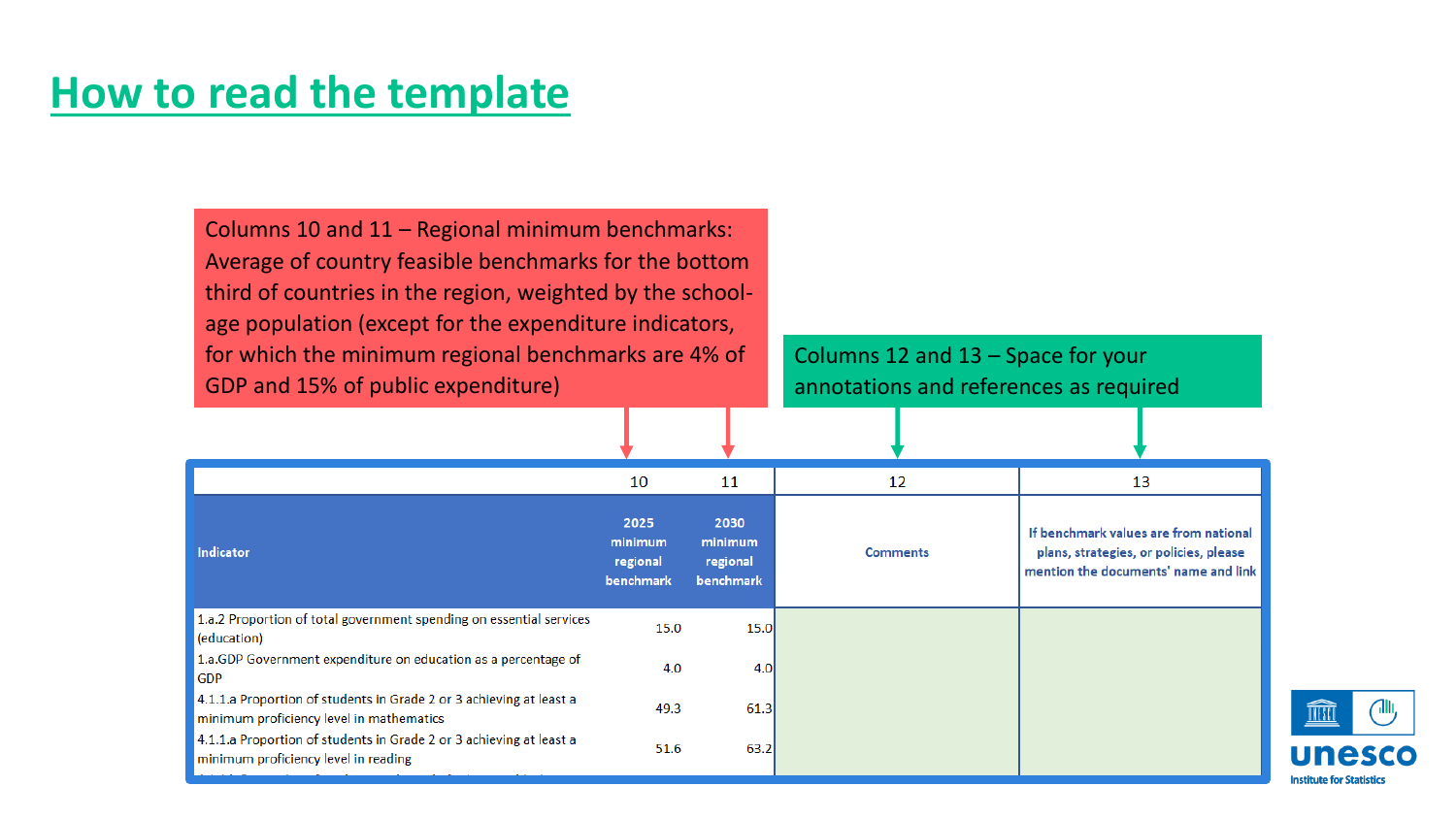## **How to provide your inputs on national benchmarks values in column 6 and 9 of the template**

By consulting your national education sector strategy, plan or policy, for each indicator and education level (and/or subject), take the following steps:

- If your strategy, plan or policy contains a target for years **2025 and 2030**, fill in the value of the target in **columns 6 and 9**; and record the source of the information in **Column 13**.
- If they contain a target for years *other than* 2025 and 2030, also fill in the value of the target in **columns 6 and 9**, add a comment in **Column 12** on the year to which this benchmark is referring and record the source of the information in **Column 13**.

|                                        | b                        |                                                                                 | 8                     | 9                        | 10                                       | 11                                       | 12              | 13                                                                                                                      |
|----------------------------------------|--------------------------|---------------------------------------------------------------------------------|-----------------------|--------------------------|------------------------------------------|------------------------------------------|-----------------|-------------------------------------------------------------------------------------------------------------------------|
| 2025 national<br>feasible<br>benchmark | benchmark<br>(to be set) | 2025 national 2030 national 2030 national 2030 national<br>minimum<br>benchmark | feasible<br>benchmark | benchmark<br>(to be set) | 2025<br>minimum<br>regional<br>benchmark | 2030<br>minimum<br>regional<br>benchmark | <b>Comments</b> | If benchmark values are from national<br>plans, strategies, or policies, please<br>mention the documents' name and link |
|                                        |                          |                                                                                 |                       |                          | 15.0<br>4.0                              | 15.0<br>4.0                              |                 |                                                                                                                         |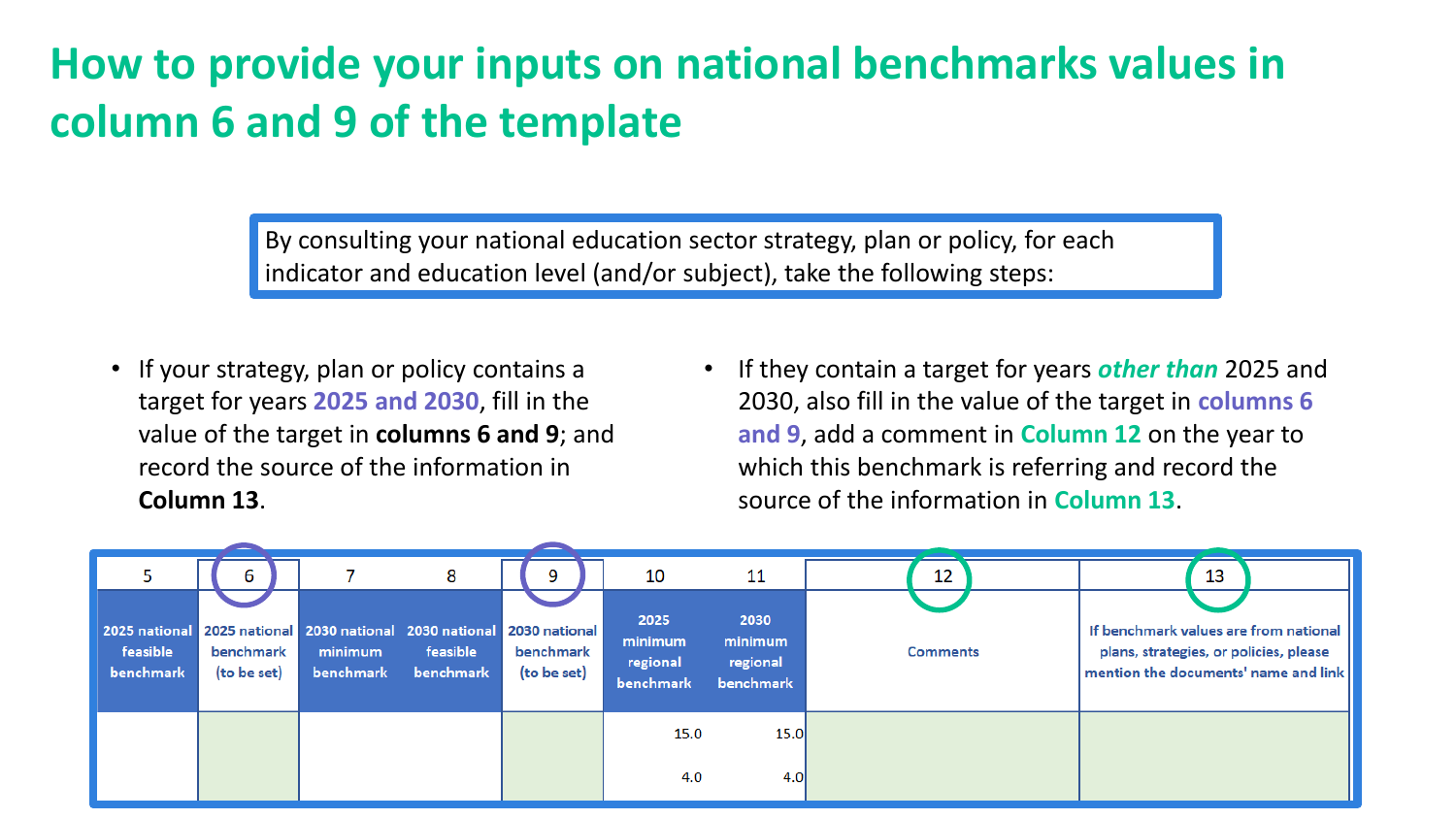## **What if…**

- A. your national education sector strategy, plan or policy does not have a target for the benchmark indicator
- B. there is no up-to-date national education sector strategy, plan or policy
- $\triangleright$  You can use the resources made available in the template, which indicate a possible benchmark value (**national feasible benchmark**) that the country may consider.
- A. your national education sector strategy, plan or policy does not have a target for the benchmark indicator
- B. there is no up-to-date national education sector strategy, plan or policy
- C. no indicative 'national feasible benchmark' is proposed
- $\triangleright$  Select the benchmark value to the best of your knowledge. Provide any information to explain the decision with a comment in **Column 12**. Also indicate whether your country is unable to set a benchmark for a particular indicator and, if so, which steps you propose for setting your benchmark value for that indicator.

|                                                                                                                       |                                       |                                        |           | O                               |                      |                       |                                                                                            | 10                                       | 11                                       | 12              | 13                                                                                                                      |
|-----------------------------------------------------------------------------------------------------------------------|---------------------------------------|----------------------------------------|-----------|---------------------------------|----------------------|-----------------------|--------------------------------------------------------------------------------------------|------------------------------------------|------------------------------------------|-----------------|-------------------------------------------------------------------------------------------------------------------------|
| Indicator                                                                                                             | 2025 national<br>minimum<br>benchmark | 2025 national<br>feasible<br>benchmark |           | <b>benchmark</b><br>(to be set) | minimum<br>benchmark | feasible<br>benchmark | <b>1025 national 2030 national 2030 national 1030 national</b><br>benchmark<br>(to be set) | 2025<br>minimum<br>regional<br>benchmark | 2030<br>minimum<br>regional<br>benchmark | <b>Comments</b> | If benchmark values are from national<br>plans, strategies, or policies, please<br>mention the documents' name and link |
| 4.1.1.a Proportion of students in Grade 2 or 3 achieving at least a<br>minimum proficiency level in mathematics       | 72                                    |                                        | <b>78</b> |                                 | 84                   | 94                    |                                                                                            | 45                                       | 57                                       |                 |                                                                                                                         |
| 4.1.1.a Proportion of students in Grade 2 or 3 achieving at least a<br>minimum proficiency level in reading           | 66                                    |                                        | 76        |                                 | 74                   | 86                    |                                                                                            | 59                                       | 69                                       |                 |                                                                                                                         |
| 4.1.1.b Proportion of students at the end of primary achieving at<br>least a minimum proficiency level in mathematics | 54                                    |                                        | 57        |                                 | 61                   | 66                    |                                                                                            | 28                                       | 35                                       |                 |                                                                                                                         |
| 4.1.1.b Proportion of students at the end of primary achieving at<br>least a minimum proficiency level in reading     | 52                                    |                                        | 63        |                                 | 56                   | 73                    |                                                                                            | 41                                       | 45                                       |                 |                                                                                                                         |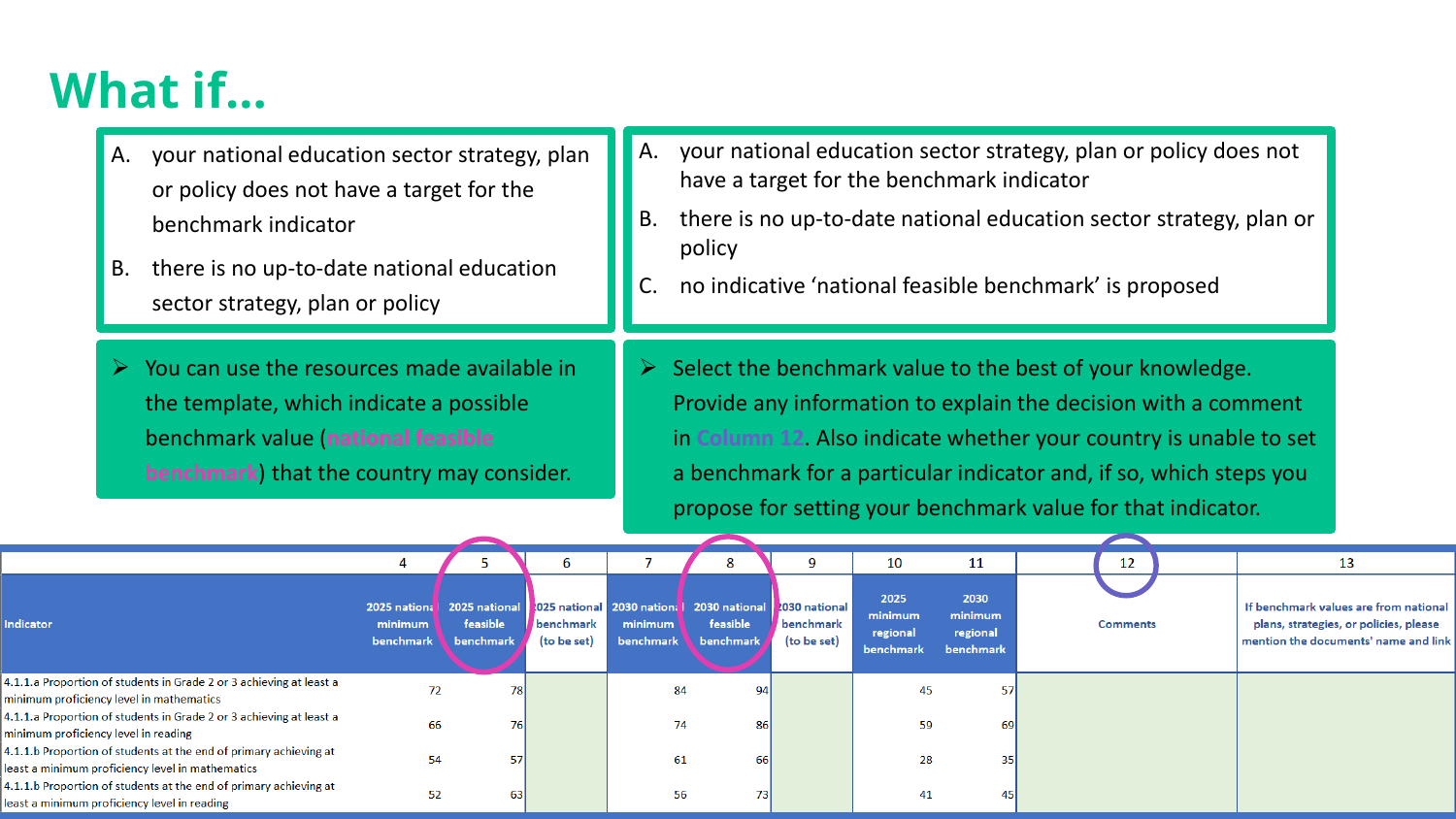## **Frequently asked questions**

- ❖ Are benchmarks fair? Are countries far from and close to the goal treated the same way?
- ❖ COVID-19 is expected to negatively affect education indicators. What happens in that case?
- ❖ Reported latest data seem inconsistent and benchmark values are questionable. What happens in that case?
- ❖ My country has no data. What happens in that case?
- ❖ How have these seven indicators been selected?
- ❖ How will the equity benchmark be decided?
- ❖ The benchmarks suggest that the world will not meet SDG 4 target levels. Are benchmarks lowering the level of ambition?
- ❖ What do regional benchmarks mean and why do we need them in addition to national benchmarks?
- ❖ The regional benchmark in our region is set at a very low level. Why is that?



 $13$ 



#### Are benchmarks fair? Are countries far from and close to the goal treated the same way?

10 1. The benchmarks are set by countries therefore it is up to countries to set a level that represents a fair contribution 2. When countries have not set benchmarks, the indicative benchmarks proposed for countries' consideration are starting points of each country into account, but they assume that countries will improve faster than before, given

#### COVID-19 is expected to negatively affect education indicators. What happens in that case?

For many countries, COVID-19 is expected to slow down or even reverse their educational progress. This factor can benchmarks proposed. But the benchmark values are being set for 2025 and 2030, in other words they are mediur countries should have recovered from the consequences of the pandemic and gone back to their original trajectory more severe, benchmarks may be adjusted in 2022.

16 Reported latest data seem in prisisten and benchmark values are questionable. What happens in that case? structions | Benchmarks\_Settir **FAQ**